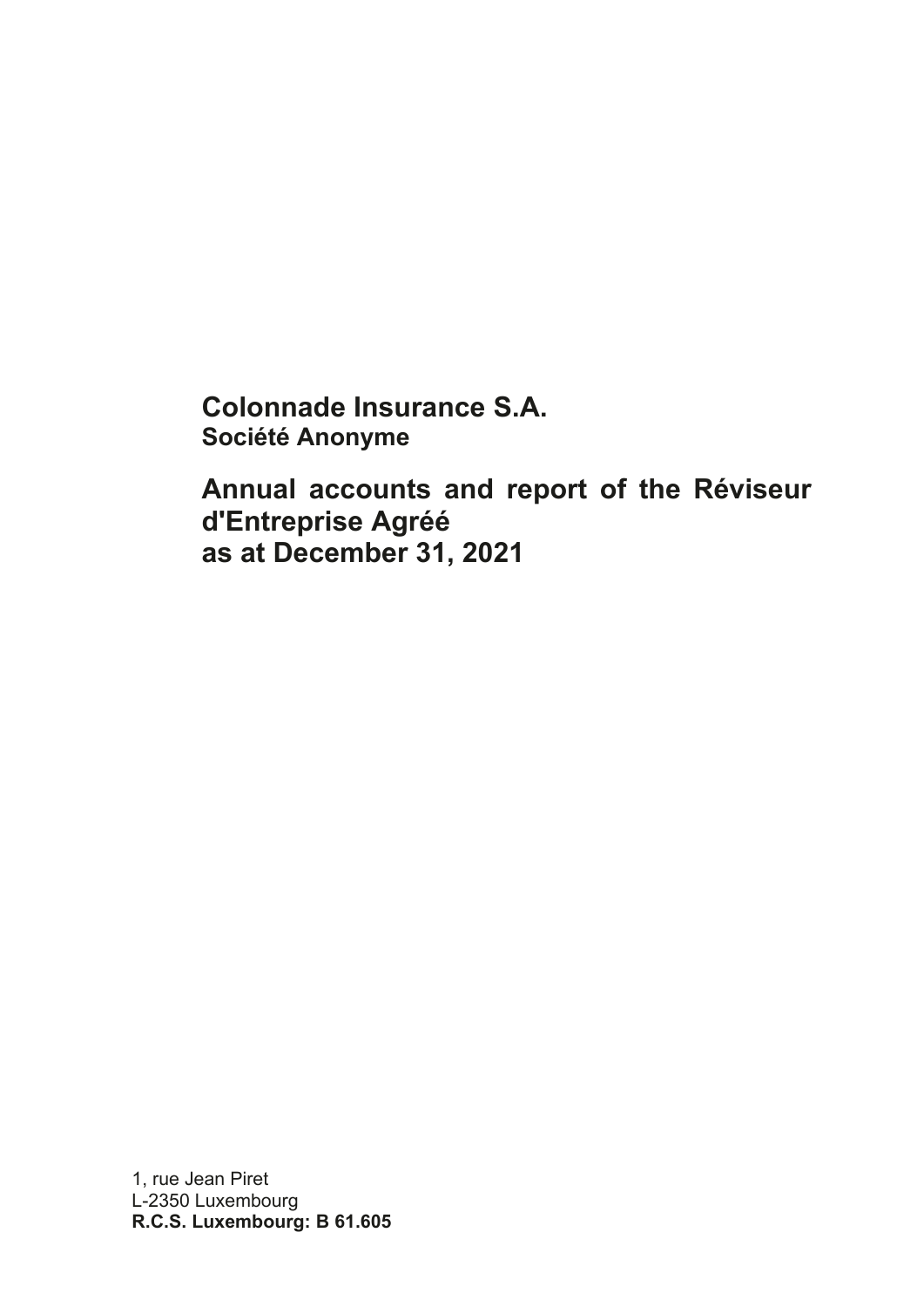

| <b>Table of contents</b>                                     | Page(s)   |
|--------------------------------------------------------------|-----------|
| Directors' report                                            | $3 - 7$   |
| Audit report                                                 | $8 - 11$  |
| Balance sheet as at December 31, 2021                        | $12 - 13$ |
| Profit and loss account for the year ended December 31, 2021 | $14 - 15$ |
| Notes to the annual accounts                                 | $16 - 29$ |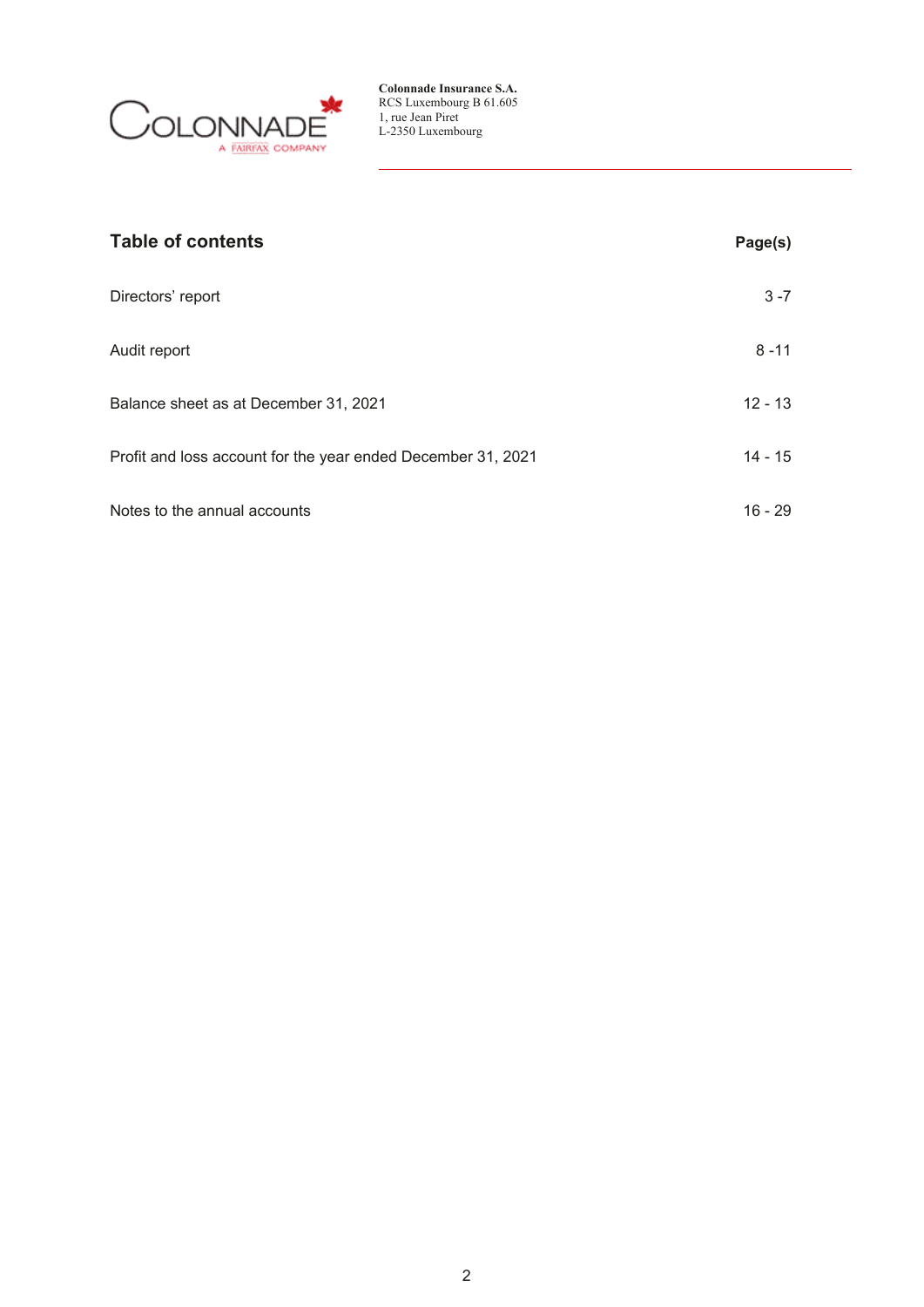

## **Directors' report on the annual accounts as at December 31, 2021**

### **Key Financials**

For the year ended December 31, 2021, the profit after tax was EUR 4,620,316 (compared to EUR 7,608,337 in 2020). The financial year of 2021 had earned premiums, net of reinsurance, of EUR 131,695,412 (EUR 126,155,963 in 2020) with gross premiums written of EUR 169,530,346 (EUR 152,930,671 in 2020) and claims incurred, net of reinsurance, of EUR 54,097,237 (EUR 46,333,480 in 2020).

Certainly, as COVID-19 continued impacting the economies of CEE and our businesses, we remained committed to servicing our clients and partners while maintaining employee safety as our key focus, aligning to the fluctuating circumstances due to the pandemic. Our well-disciplined teams manoeuvred successfully through COVID-19 in the last 2 years!

In the past years we were focusing on creating a stable and diversified portfolio, predictable and manageable underwriting performance, strong and conservative reserving all delivered through business development supported by analytics and disciplined underwriting. The 2021 underwriting results are clearly showcasing the success of effort and the fact that we have been profitable for four years in a row has created us an opportunity for the future.

Our top-line exceeded the level of 2019, and earned premiums, net of reinsurance are also significantly higher than the last COVID-19 free period.

The underwriting result amounted to a profit of EUR 6,757,029 (compared to EUR 13,296,587 in 2020).

Our top-line growth over last year is attributed to the following factors:

- We had very favourable retention ratios, both in the Commercial (90.4%) and Consumer (92.5%) segments.
- The level of new business was EUR 42 million. The growth is driven by our major countries: the Czech Republic, Hungary, Poland and Slovakia.
- Our Personal Accident Individual portfolio posted excellent results with a 75.5% combined ratio, with new sales not slowing down due to the pandemic.
- The third-party lines contributed significantly to the profit with a gross premium growth of 15% and a combined ratio of 95.3%.

The balance on the technical account was impacted by the following factors compared to last year:

- There were some larger losses on the Commercial Property portfolio that increased the loss ratio to 57% in 2021 (54% in 2020).
- In general, we have experienced higher loss activity compared to 2020 increasing our overall loss ratio by 4.4%
- Our administrative expenses have increased from EUR 20,997,345 to EUR 24,901,455 as a result of staff expansion supporting growth and the Transformation program.

The Company's net loss ratio was 41.1%, its net commission ratio was 35.2%, its net expense ratio was 18.9% and the combined ratio stands at 95.2%. These ratios were 36.7%, 36.5%, 16.6% and 89.8% respectively in 2020.

During the year, the total shareholder's equity increased from EUR 92,874,504 to EUR 97,494,820 after considering the result of the year.

As of December 31, 2021, the provision for unearned premiums amounted to EUR 78,357,919 (EUR 70,593,848 in 2020), claims outstanding were at EUR 145,056,304 (EUR 110,330,443 in 2020) and the provision for bonuses and rebates was at EUR 581,781 (EUR 425,027 in 2020).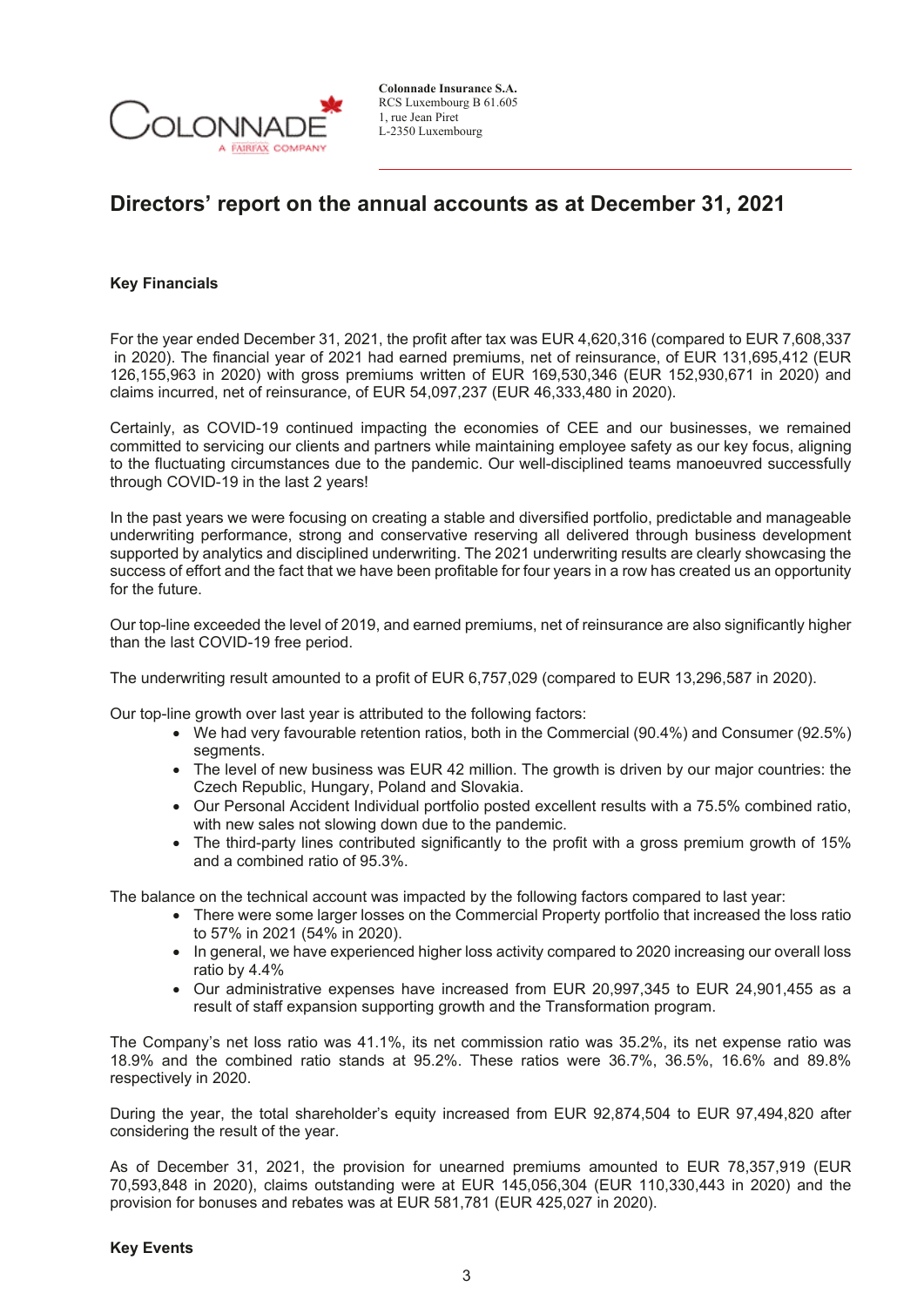

### **COVID-19**

In 2021 we continued operating in a "work from home" regime mixed with office presence, depending on the actual pandemic situation, to ensure staff safety along with meeting the restrictions implemented by the governments in our countries. Our teams kept demonstrating full dedication and commitment which is also a factor in the achieved good results.

We saw similar trends in the business volume in certain lines as in 2020:

• Premium volumes were reduced in travel insurance and GAP compared to the pre-COVID-19 years, due to less international travel and a significant slow-down of car production. The latter trend is also influenced by supply chain crisis (e.g. lack of electronic chips produced) globally.

Other than the lines above we have experienced the portfolio behaving similarly to the pre-COVID-19 years, hence we believe that COVID-19 has no further impact on our business.

### **Transformation Project**

In September last year, we commenced the Colonnade Transformation program, Project Phoenix. The goal of the program is to transform Colonnade to a modern insurance company that addresses the customer needs in our rapidly changing environment. The project has technology and operating model components. On the technology part, the scope is to implement a new insurance software platform by the end of 2021.

At the end of September 2021, we have completed the roll-out of the first release of the program that focuses on Consumer Claims to all of our countries. The experience of the users is positive, the roll-out effort was smooth, we have not encountered any major issues. By the end of 2021 we have processed almost 10 thousand claims on the new platform.

In early 2022 further rollout of the technology will cover Commercial Claims and the entire underwriting business cycle in at least one product.

During 2021 we have acquired all the capabilities to implement new products, without any external help, that will enable to move the entire business on the new platform. All aspects of this project will deliver capabilities to continue our strong performance and expand our position within the markets we operate in.

### **Description of Risks Covered**

Colonnade Insurance S.A. is currently authorized to underwrite all classes of non-life insurance business except class 10a (Motor Vehicle Liability) through its branch network in Bulgaria, the Czech Republic, Hungary, Poland, Romania and Slovakia. The Slovak Branch does not include classes 12 (Liability for Ships), 14 (Credit) and 15 (Suretyship).

The business mix of the Company did stay slightly shifted towards the Commercial lines 67% (69% in 2020) excluding the multinational business issued for AIG.

The major growth in Commercial was observed in our Financial Lines practice and in Contractors' All Risk Line, growing 16% and 100% respectively.

The major products in Consumer lines are Accident and Health products distributed by our Direct Marketing platform and GAP products. Premiums of the Consumer segment increased by 9% compared to the 2020 year.

The process for risk acceptance and risk management is set out in the Company's Enterprise Risk Management Framework ("RMF"). The key elements of the RMF are identification, monitoring and management of risk.

The key categories of risk facing the Company include insurance, market, credit, liquidity and operational risks. Policies and procedures for managing these risks are set out in the RMF.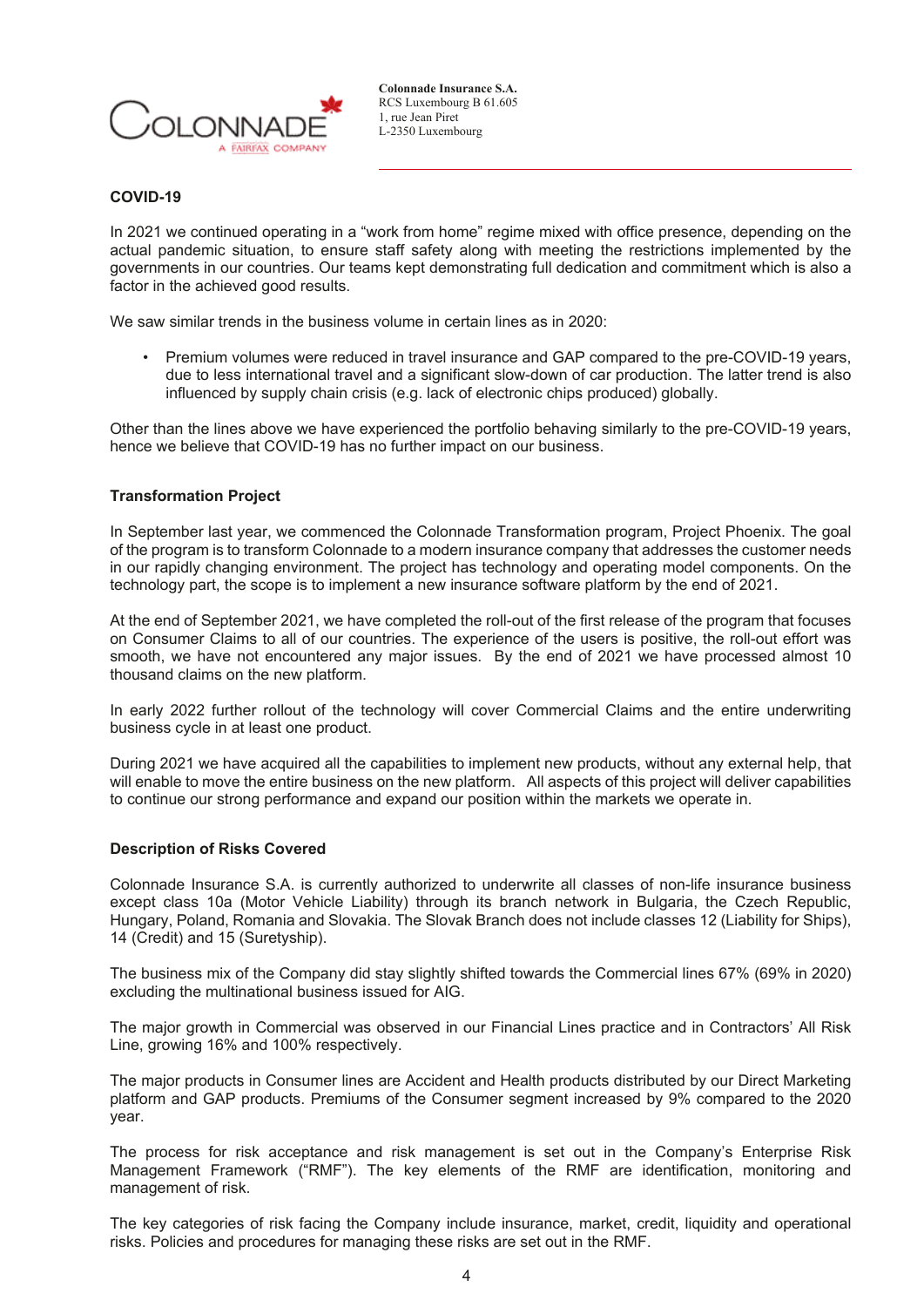

All key policies are approved by the Board of Directors and the framework is part of the ongoing "Own Risk and Solvency Assessment" ("ORSA") process. An ORSA report is presented to the Board of Directors on an annual basis. The ORSA report sets out the risk profile and key risk indicators of the Company, together with the resulting impact on the Solvency Capital Requirement (SCR) and confirmation that sufficient own and ancillary funds are in place.

The Company's strategy for managing its risks includes:

- $-$ Identifying and analysing risk through a disciplined risk management process;
- $\bullet$ Mitigating, transferring or avoiding risks that do not fit our business objectives;
- -Retaining risk within an agreed risk appetite with appropriate levels of capital.

More details on the key risks are provided below:

### **Insurance Risk**

Insurance risk includes the risks associated with underwriting and reserving.

Underwriting risk includes both the risk of inappropriate underwriting and inadequate pricing. The insurance risk management policy covers the underwriting, claims and actuarial functions and addresses risks such as inappropriate or unauthorised underwriting and pricing and inadequate controls around recording and reporting of underwriting results and exposures. Various Key Risk Indicators (KRIs) have been developed for the ongoing monitoring of insurance risks.

Control structures are in place to mitigate the risk of accumulations of loss from catastrophic events and the Company is further protected by the reinsurance programme comprising a range of quota share and excess of loss contracts that cover the different lines of business written by the Company.

Reserve risk surrounds the risk that unpaid loss reserves prove to be inadequate. Colonnade has an Actuarial Function, to assess reserving levels, working in close cooperation with underwriting and claims staff within each of the branches. Oversight and reserve setting and compliance with the reserving policy (as established by the Board) are the responsibility of the Reserving Committee.

### **Market Risk**

Market risk includes risks associated with potential changes in interest rates, foreign exchange rates and asset prices, including equities. Various KRIs are monitored regularly as part of the RMF to manage and mitigate this risk.

### **Credit Risk**

This is the risk that one party to a financial arrangement will fail to discharge an obligation and cause the other party to incur a financial loss. The main sources of credit risk relate to reinsurers, premium debtors and investments. As with Market Risk, these risks are monitored by the Company using KRIs against its risk appetite.

### **Liquidity Risk**

This is the risk the Company, though solvent, may encounter difficulty in meeting obligations associated with financial liabilities as they fall due. The Company monitors the levels of cash and investments to ensure liquidity requirements are addressed to mitigate this risk.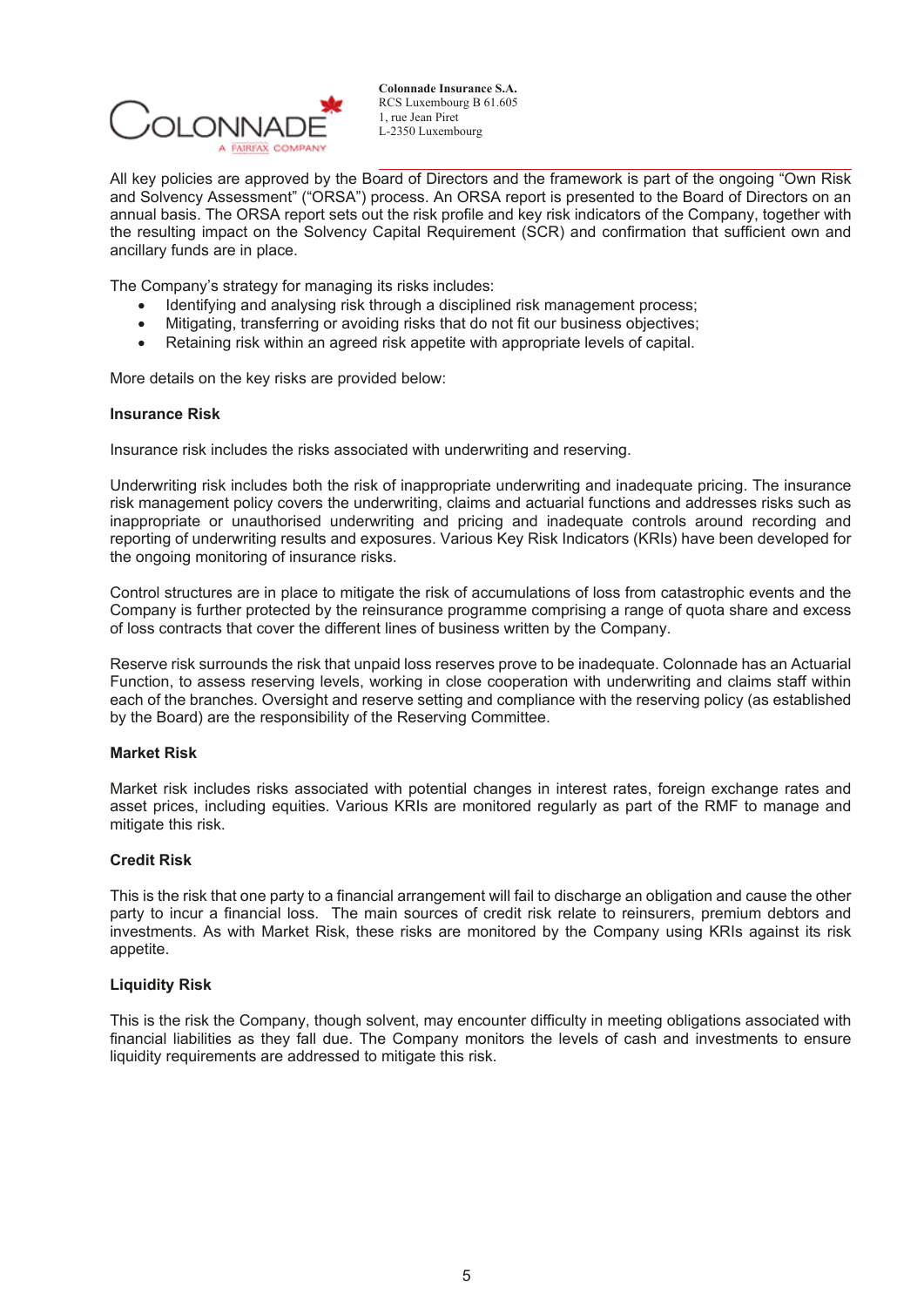

### **Operational Risk**

Operational risk is defined as the risk of loss resulting from inadequate or failed internal processes, people, and systems, or from external events. Managing day-to-day operational risk is the responsibility of the line managers, both within Luxembourg and the branch offices and the approach to managing these risks is covered in more detail in the RMF.

Operational risk includes various cyber related risks. During 2020 and since the onset of the COVID-19 global pandemic, there has been an increase in global cybercrime activity, which Colonnade continues to monitor. These, however, have not materially impacted the Company's operations and the Company continues to invest in improving its IT Security infrastructure.

### **Corporate Governance**

The Company has implemented a system of governance which provides for sound and prudent management. Risk management, compliance, internal audit and actuarial functions which are consistent with the needs of the Company's operations have been established. The Company's staff and directors have the skills, knowledge and expertise to fulfil their allocated responsibilities. The system of governance is therefore considered to be proportionate to the nature, scale and complexity of the Company's business.

The Board of Directors oversees the conduct of the business and its senior management and is responsible for ensuring the maintenance of a sound system of internal controls and risk management and for the approval of any changes to the capital, corporate and/or management structure of the Company.

The Company has a Board of Directors and five board committees being the Reserving Committee, Underwriting Committee, Investment & Foreign Exchange Committee, Risk Management Committee and the Audit Committee. The Reserving Committee's role is to oversee the reserving levels, working in close cooperation with the Company's Actuarial Function. The Underwriting Committee's role is to oversee underwriting including setting the protocols for underwriting authorities, guidelines and monitoring as well as to oversee product development and distribution and the skills, knowledge and expertise of the Company's employees involved in direct distribution.

The POG sub-committee, responsible for product oversight and governance, reports to the Underwriting Committee on product development and review of existing products and distribution channels.

The Investment & Foreign Exchange committee's role is to manage investment credit risk and foreign exchange risk, through prudent investment and asset / liability currency management. The Risk Management Committee's role is to ensure the development and implementation of the Company's RMF, to ensure that appropriate procedures are in place to identify, assess and manage risk from a strategic and operational perspective and to monitor implementation of risk management procedures. Finally, the Audit Committee supports the Board of Directors in meeting its oversight responsibilities for the Company's financial reporting, internal controls, management of financial risks, audit processes and processes for monitoring legal and regulatory compliance.

The management oversight over the branches is carried out through the Management Committee. The objective of the Management Committee is to take decisions, or to establish the basis on which all decisions are taken, required to execute the strategy determined by the Board, including all major operational decisions.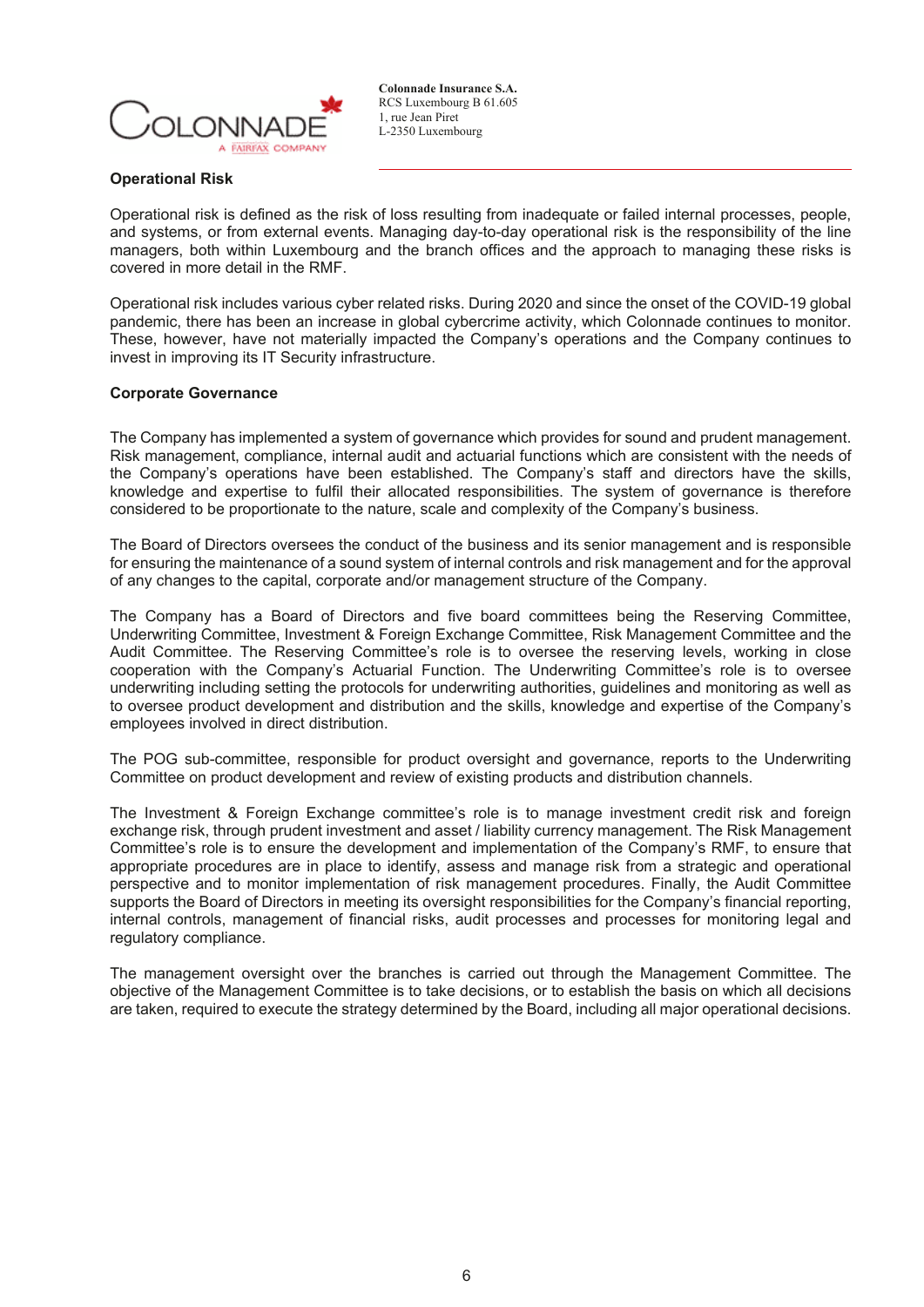

#### **Other representations**

In 2021, the Company did not pursue any research and development activity. The Company does not face abnormal price, credit, liquidity or treasury risks.

The Company has not repurchased any of its own shares during the year and does not hold any own shares at this time.

Colonnade's capital position has not been materially impacted by the COVID-19 pandemic by the end of 2021. As stated above, the Company has returned and exceeded the premium levels of 2019 with enhanced profitability. We have seen still lower production on certain lines, however this has been offset by other business areas not impacted by COVID-19.

We have assessed our future business plan until 2024 and also performed stress test scenarios in our 2020 and 2021 ORSA updates and confirmed that the capital levels would be sufficient to meet the regulatory minimum threshold under these scenarios.

On 24 February 2022, Russia launched an invasion of Ukraine by Russian Armed Forces previously concentrated along the border.

Colonnade Insurance S.A. does not have any significant business in Ukraine or in Russia. Colonnade Insurance S.A.'s sister Company, Colonnade Ukraine is trading in Ukraine.

Our treaty reinsurance agreements are covering both Colonnade Insurance S.A. as well as Colonnade Ukraine, however the war does not have any impact on the status of Colonnade Insurance S.A. policies and their respective reinsurance agreements. Colonnade will also be executing all extra international sanctions resulting from the war, in addition to those previously existing.

We are helping our colleagues and their families with shelter if they decide to leave Ukraine.

The pandemic and war are not impacting the Company as a going concern.

#### **Future plans**

The COVID-19 pandemic did not materially deteriorate the Company's profitability due to our diverse portfolio from both a product and geographic perspective. In 2022 and beyond we are expecting the most impacted Travel business line to expand significantly. Colonnade made strategic steps to position us to address the increased demand of this business when the segment recovers. We are planning further growth of the Company's portfolio, through organic means, by maintaining high client retention and acquiring new business with innovative product offerings in the Commercial and Consumer areas.

The focus in 2022 and beyond will be continuation of the Transformation program and expansion of the Consumer portfolio.

The goal is to create an organisation that is continuously looking to exceed the needs and expectations of our customers with continuous focus on improving our operating model. When it comes to employees, we are shaping Colonnade Insurance S.A. to become the company for the future which attracts talent and creates a great working environment that challenges, motivates and retains our staff.

**Bijan Khosrowshahi** Chairman of the Board of Directors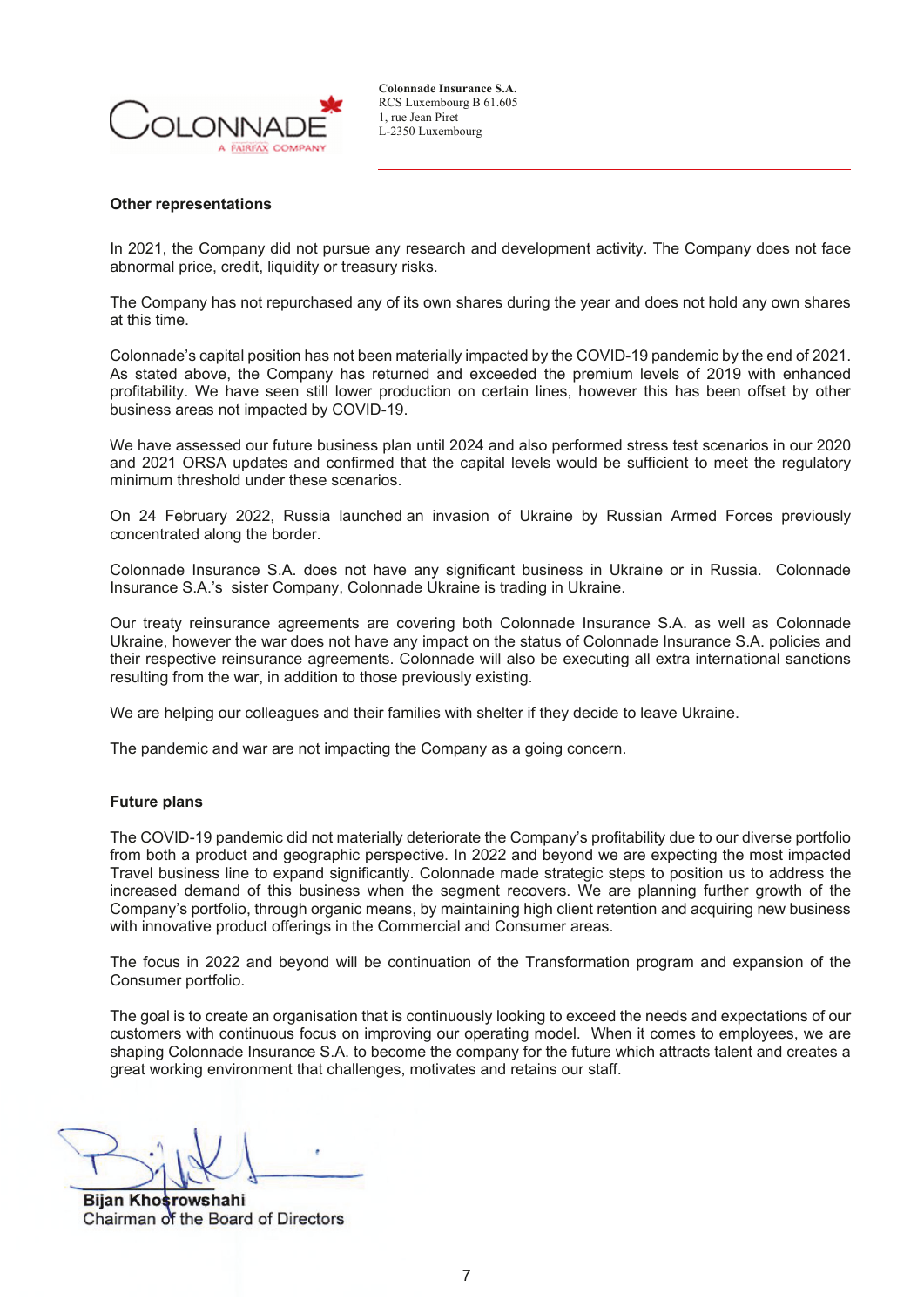

### **Audit report**

To the Shareholder of **Colonnade Insurance S.A.**

## **Report on the audit of the annual accounts**

### **Our opinion**

In our opinion, the accompanying annual accounts give a true and fair view of the financial position of Colonnade Insurance S.A. (the "Company") as at 31 December 2021, and of the results of its operations for the year then ended in accordance with Luxembourg legal and regulatory requirements relating to the preparation and presentation of the annual accounts.

Our opinion is consistent with our additional report to the Audit Committee or equivalent.

### *What we have audited*

The Company's annual accounts comprise:

- the balance sheet as at 31 December 2021;
- the profit and loss account for the year then ended; and
- the notes to the annual accounts, which include a summary of significant accounting policies.

### **Basis for opinion**

We conducted our audit in accordance with the EU Regulation No 537/2014, the Law of 23 July 2016 on the audit profession (Law of 23 July 2016) and with International Standards on Auditing (ISAs) as adopted for Luxembourg by the "Commission de Surveillance du Secteur Financier" (CSSF). Our responsibilities under the EU Regulation No 537/2014, the Law of 23 July 2016 and ISAs as adopted for Luxembourg by the CSSF are further described in the "Responsibilities of the "Réviseur d'entreprises agréé" for the audit of the annual accounts" section of our report.

We believe that the audit evidence we have obtained is sufficient and appropriate to provide a basis for our opinion.

We are independent of the Company in accordance with the International Code of Ethics for Professional Accountants, including International Independence Standards, issued by the International Ethics Standards Board for Accountants (IESBA Code) as adopted for Luxembourg by the CSSF together with the ethical requirements that are relevant to our audit of the annual accounts. We have fulfilled our other ethical responsibilities under those ethical requirements.

To the best of our knowledge and belief, we declare that we have not provided non-audit services that are prohibited under Article 5(1) of the EU Regulation No 537/2014.

The non-audit services that we have provided to the Company and its controlled undertakings, if applicable, for the year then ended, are disclosed in Note 21 to the annual accounts.

*PricewaterhouseCoopers, Société coopérative, 2 rue Gerhard Mercator, B.P. 1443, L-1014 Luxembourg T : +352 494848 1, F : +352 494848 2900, www.pwc.lu*

*Cabinet de révision agréé. Expert-comptable (autorisation gouvernementale n°10028256) R.C.S. Luxembourg B 65 477 - TVA LU25482518*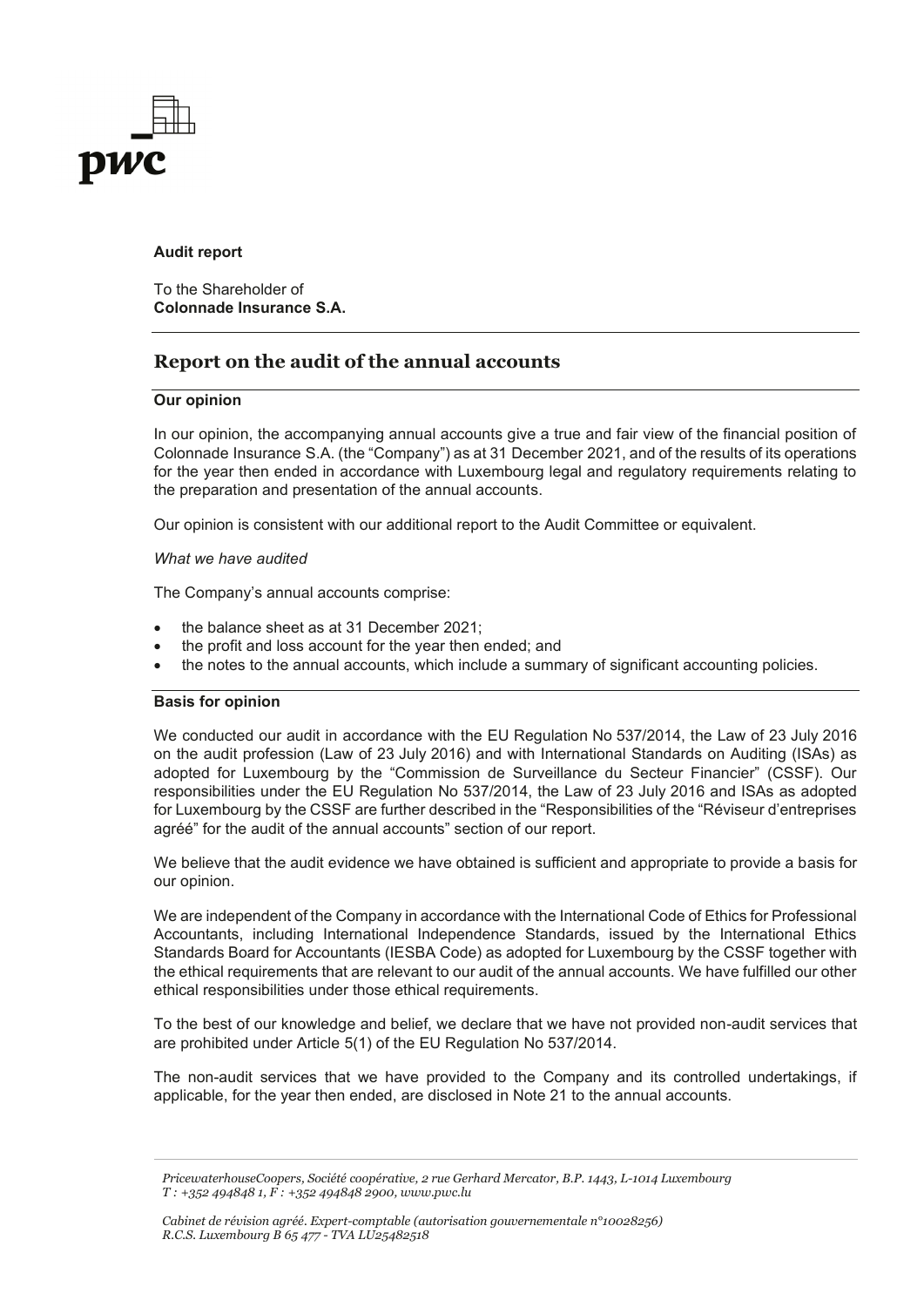

### **Key audit matters**

accounts.

IBNR reserve, estimation of which involves a significant degree of judgement as disclosed in Note 3.8.2 to the annual

assumptions and current financial input.

computations have been used to

Since the determination of such reserve requires the expertise of a valuation expert who incorporates significant assumptions, judgements and estimations, the valuation of the reserve was significant to our audit.

Key audit matters are those matters that, in our professional judgment, were of most significance in our audit of the annual accounts of the current period. These matters were addressed in the context of our audit of the annual accounts as a whole, and in forming our opinion thereon, and we do not provide a separate opinion on these matters.

#### **Key audit matter How our audit addressed the key audit matter** *Valuation of actuarially determined incurred but not reported claims reserve (IBNR reserve)* Claims outstanding amounting to 145,056,304EUR at year-end include an Using our actuarial specialist team members, we have assessed Management's governance and procedures in place over actuarial reserving practices as well as data quality. We have also performed other audit procedures which included namely the following:

Applying our industry knowledge and experience, we compared the methodology, models and assumptions used against recognised actuarial practices;

The Company's valuation of the IBNR reserve is based on pre-set actuarial The assumptions include, but are not limited to, loss ratios, claims trends and historical development of claims. Actuarial Performing independent re-computations on selected classes of business, particularly focusing on the largest and most uncertain reserves. For these classes we compared our re-computed claims reserves to those booked by management, and sought to understand any significant differences;

> Understanding and testing the governance process in place to determine the prudency layer on IBNR reserve, including assessing consistency and rationale of application of such layer;

> Testing the reliability of a sample of underlying data used by the Company's actuaries in estimating the IBNR reserve at year-end to source documentation.

### **Other information**

determine the reserve.

The Board of Directors is responsible for the other information. The other information comprises the information stated in the directors' report but does not include the annual accounts and our audit report thereon.

Our opinion on the annual accounts does not cover the other information and we do not express any form of assurance conclusion thereon.

In connection with our audit of the annual accounts, our responsibility is to read the other information identified above and, in doing so, consider whether the other information is materially inconsistent with the annual accounts or our knowledge obtained in the audit, or otherwise appears to be materially misstated. If, based on the work we have performed, we conclude that there is a material misstatement of this other information, we are required to report that fact. We have nothing to report in this regard.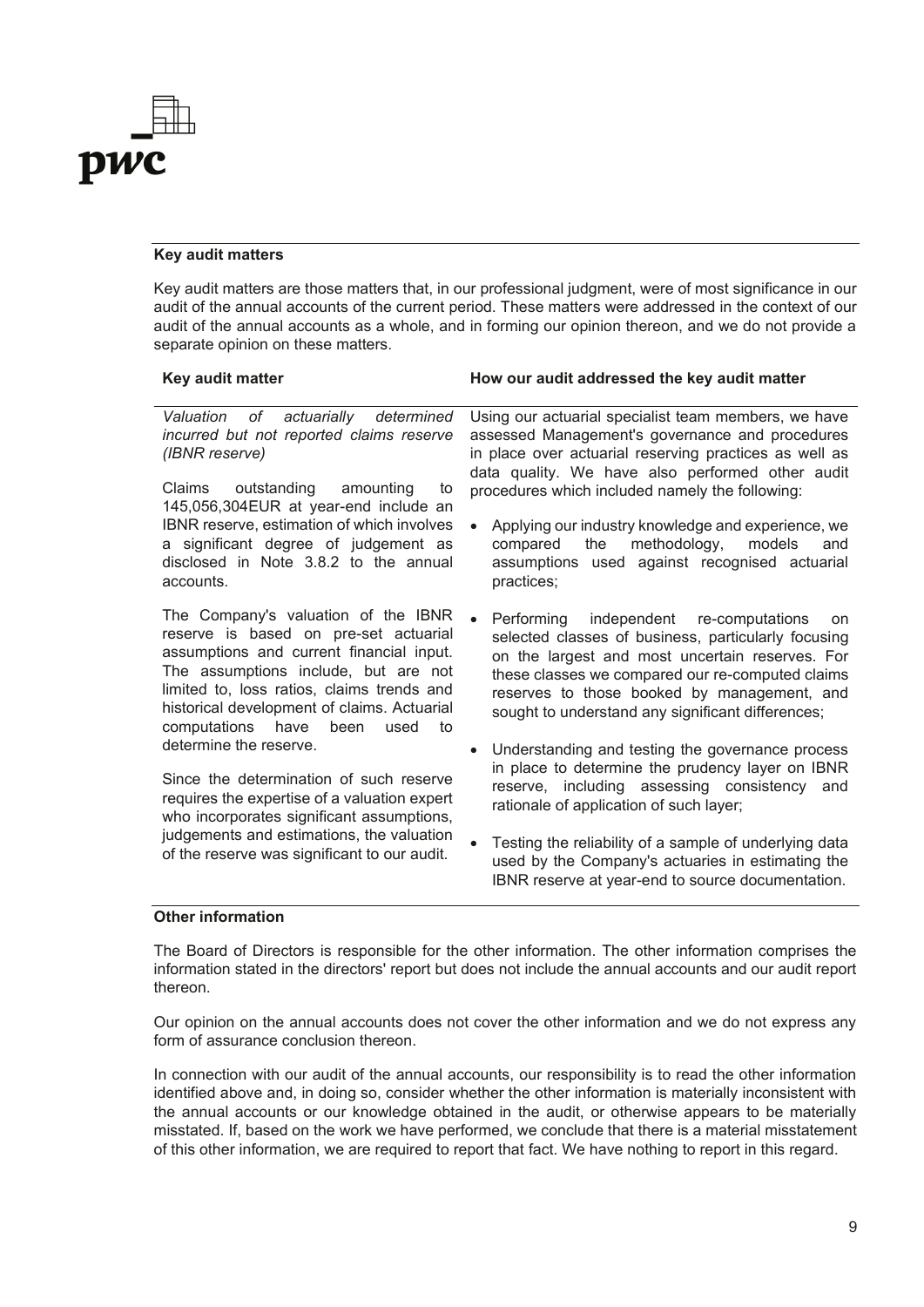

### **Responsibilities of the Board of Directors and those charged with governance for the annual accounts**

The Board of Directors is responsible for the preparation and fair presentation of the annual accounts in accordance with Luxembourg legal and regulatory requirements relating to the preparation and presentation of the annual accounts, and for such internal control as the Board of Directors determines is necessary to enable the preparation of annual accounts that are free from material misstatement, whether due to fraud or error.

In preparing the annual accounts, the Board of Directors is responsible for assessing the Company's ability to continue as a going concern, disclosing, as applicable, matters related to going concern and using the going concern basis of accounting unless the Board of Directors either intends to liquidate the Company or to cease operations, or has no realistic alternative but to do so.

Those charged with governance are responsible for overseeing the Company's financial reporting process.

### **Responsibilities of the "Réviseur d'entreprises agréé" for the audit of the annual accounts**

The objectives of our audit are to obtain reasonable assurance about whether the annual accounts as a whole are free from material misstatement, whether due to fraud or error, and to issue an audit report that includes our opinion. Reasonable assurance is a high level of assurance, but is not a guarantee that an audit conducted in accordance with the EU Regulation No 537/2014, the Law of 23 July 2016 and with ISAs as adopted for Luxembourg by the CSSF will always detect a material misstatement when it exists. Misstatements can arise from fraud or error and are considered material if, individually or in the aggregate, they could reasonably be expected to influence the economic decisions of users taken on the basis of these annual accounts.

As part of an audit in accordance with the EU Regulation No 537/2014, the Law of 23 July 2016 and with ISAs as adopted for Luxembourg by the CSSF, we exercise professional judgment and maintain professional scepticism throughout the audit. We also:

- identify and assess the risks of material misstatement of the annual accounts, whether due to fraud or error, design and perform audit procedures responsive to those risks, and obtain audit evidence that is sufficient and appropriate to provide a basis for our opinion. The risk of not detecting a material misstatement resulting from fraud is higher than for one resulting from error, as fraud may involve collusion, forgery, intentional omissions, misrepresentations, or the override of internal control;
- obtain an understanding of internal control relevant to the audit in order to design audit procedures that are appropriate in the circumstances, but not for the purpose of expressing an opinion on the effectiveness of the Company's internal control;
- evaluate the appropriateness of accounting policies used and the reasonableness of accounting estimates and related disclosures made by the Board of Directors;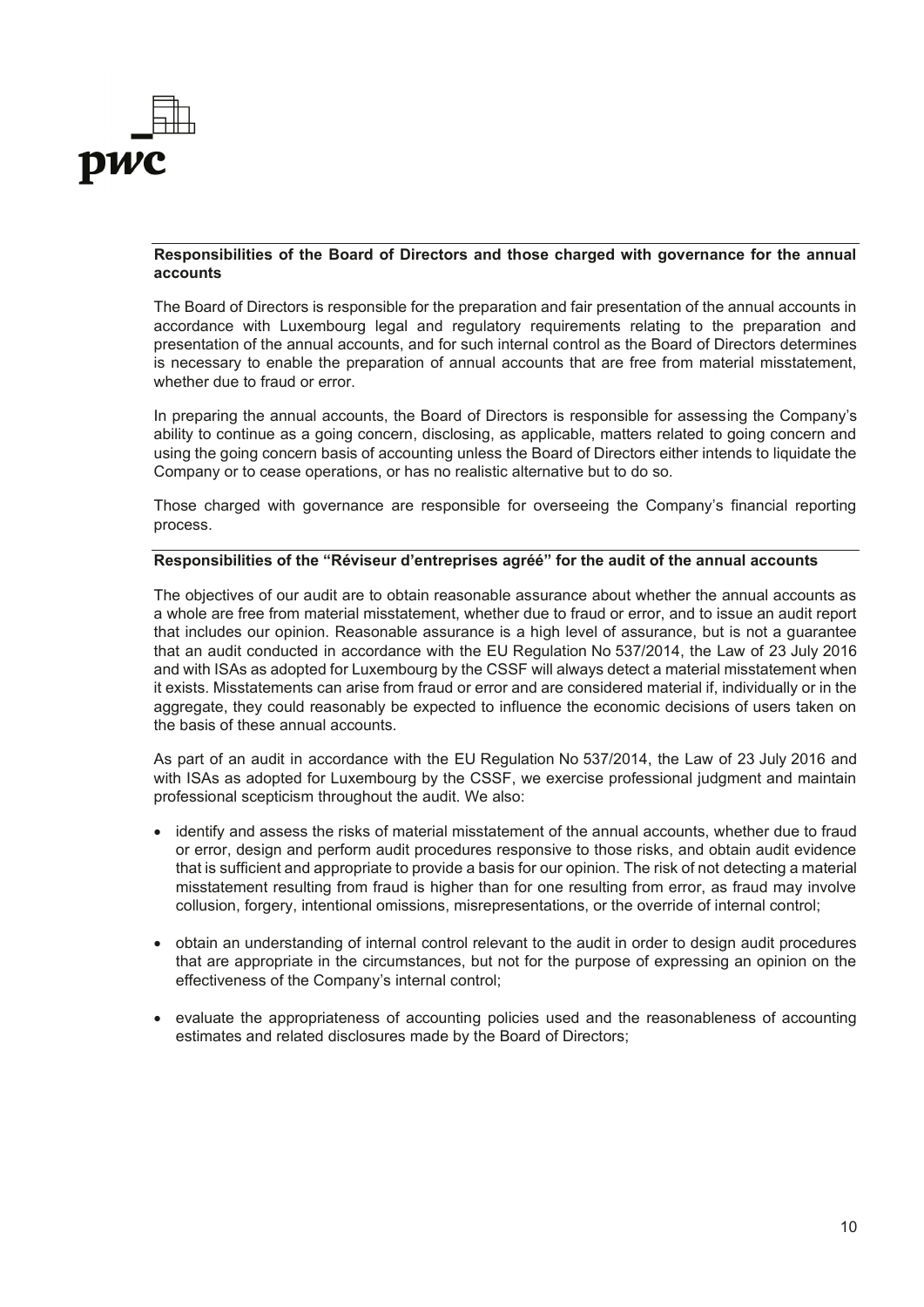

- conclude on the appropriateness of the Board of Directors' use of the going concern basis of accounting and, based on the audit evidence obtained, whether a material uncertainty exists related to events or conditions that may cast significant doubt on the Company's ability to continue as a going concern. If we conclude that a material uncertainty exists, we are required to draw attention in our audit report to the related disclosures in the annual accounts or, if such disclosures are inadequate, to modify our opinion. Our conclusions are based on the audit evidence obtained up to the date of our audit report. However, future events or conditions may cause the Company to cease to continue as a going concern;
- evaluate the overall presentation, structure and content of the annual accounts, including the disclosures, and whether the annual accounts represent the underlying transactions and events in a manner that achieves fair presentation.

We communicate with those charged with governance regarding, among other matters, the planned scope and timing of the audit and significant audit findings, including any significant deficiencies in internal control that we identify during our audit.

From the matters communicated with those charged with governance, we determine those matters that were of most significance in the audit of the annual accounts of the current period and are therefore the key audit matters. We describe these matters in our audit report unless law or regulation precludes public disclosure about the matter.

## **Report on other legal and regulatory requirements**

The directors' report is consistent with the annual accounts and has been prepared in accordance with applicable legal requirements.

We have been appointed as "Réviseur d'Entreprises Agréé" by the General Meeting of the Shareholders on 13 April 2021 and the duration of our uninterrupted engagement, including previous renewals and reappointments, is 7 years.

PricewaterhouseCoopers, Société coopérative Represented by Electronically signed by:

 $\Box$ 

Luxembourg, 5 April 2022

Sylvia Pucar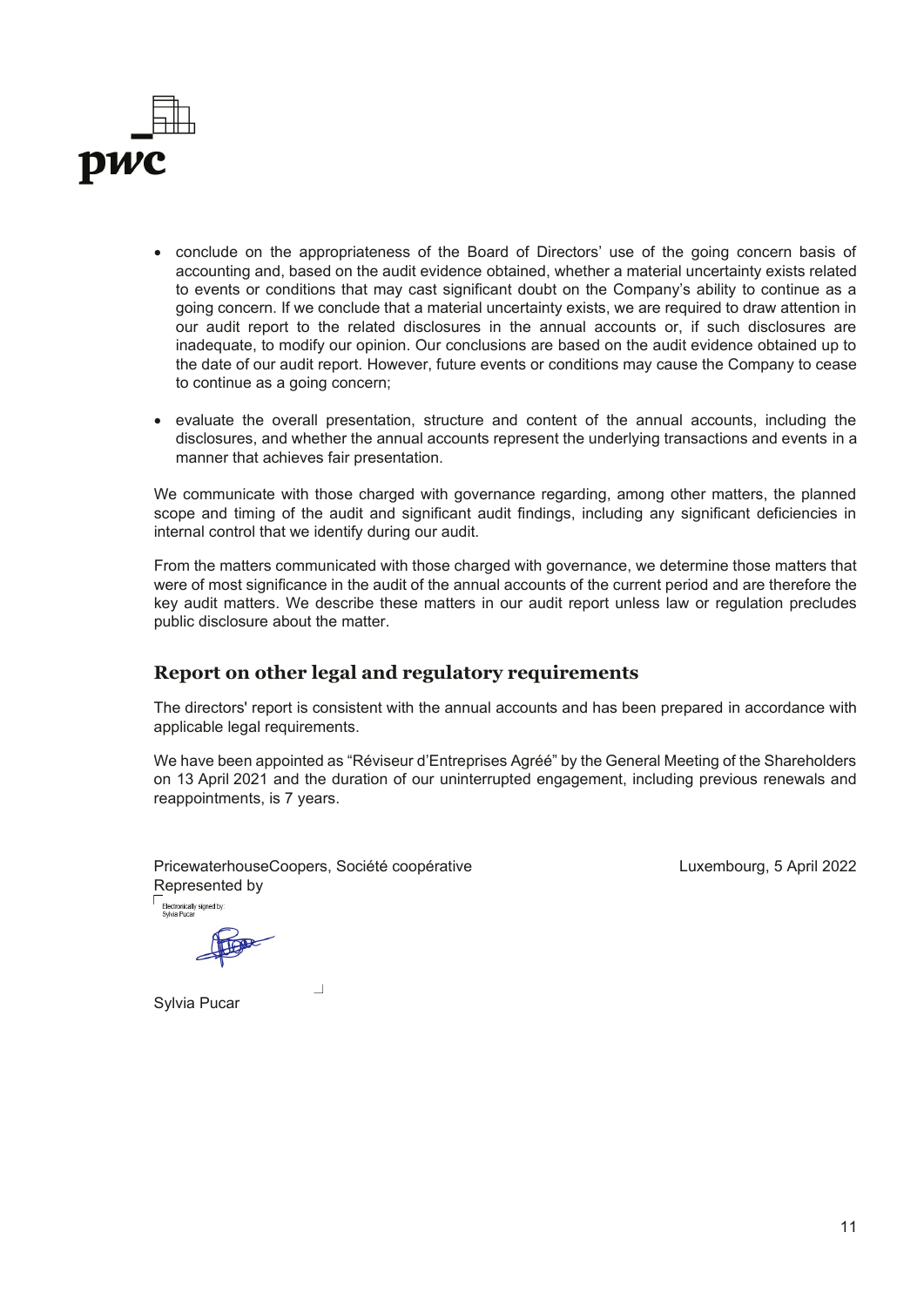

### **Balance sheet as at December 31, 2021**

expressed in EUR

|                                                                                  | <b>Notes</b> | December 31,<br>2021 | December 31,<br>2020 |
|----------------------------------------------------------------------------------|--------------|----------------------|----------------------|
| <b>ASSETS</b>                                                                    |              |                      |                      |
| Intangible assets                                                                | 3.2; 4       | 9,589,247            | 3,091,129            |
| <b>Investments</b>                                                               |              |                      |                      |
| Investments in affiliated undertakings and participating interests               |              |                      |                      |
| Shares in affiliated undertakings                                                | 3.4; 5.1     | 890,514              | 828,827              |
| Other financial investments                                                      | 3.5:5.2      |                      |                      |
| Shares and other variable yield transferable securities and units in unit trusts |              | 43, 167, 424         | 22,299,384           |
| Debt securities and other fixed income transferable securities                   |              | 148,825,570          | 124,218,713          |
| Other loans                                                                      |              | 6,965,022            | 1,499,121            |
|                                                                                  |              | 199,848,530          | 148,846,045          |
| Reinsurers' share of technical provisions                                        |              |                      |                      |
| Provision for unearned premiums                                                  | 3.8.1        | 13,684,070           | 11,666,018           |
| Claims outstanding                                                               | 3.8.2        | 32,653,365           | 25,820,093           |
|                                                                                  |              | 46,337,435           | 37,486,111           |
| <b>Debtors</b>                                                                   | 3.6; 6       |                      |                      |
| Debtors arising out of direct insurance operations                               |              |                      |                      |
| Policy holders                                                                   |              | 27,001,105           | 21,227,217           |
| <b>Intermediaries</b>                                                            |              | 10,151,316           | 11,021,739           |
| Debtors arising out of reinsurance operations                                    |              | 6,314,671            | 5,955,801            |
| Other debtors                                                                    |              | 5,615,866            | 4,344,194            |
|                                                                                  |              | 49,082,958           | 42,548,951           |
| Other assets                                                                     |              |                      |                      |
| Tangible assets and stocks                                                       | 3.3; 7       | 1,634,003            | 1,277,492            |
| Cash at bank and in hand                                                         |              | 30,720,710           | 54,230,505           |
| Other assets                                                                     |              | 1,744                | 1,238                |
|                                                                                  |              | 32,356,457           | 55,509,235           |
| Prepayments and accrued income                                                   |              |                      |                      |
| Accrued interest and rent                                                        |              | 1,834,521            | 1,111,735            |
| Deferred acquisition costs                                                       | 3.7          | 17,818,496           | 16,764,984           |
| Other prepayments and accrued income                                             | 8            | 5,397,681            | 3,154,406            |
|                                                                                  |              | 25,050,698           | 21,031,125           |
| <b>Total Assets</b>                                                              |              | 362.265.325          | 308,512,596          |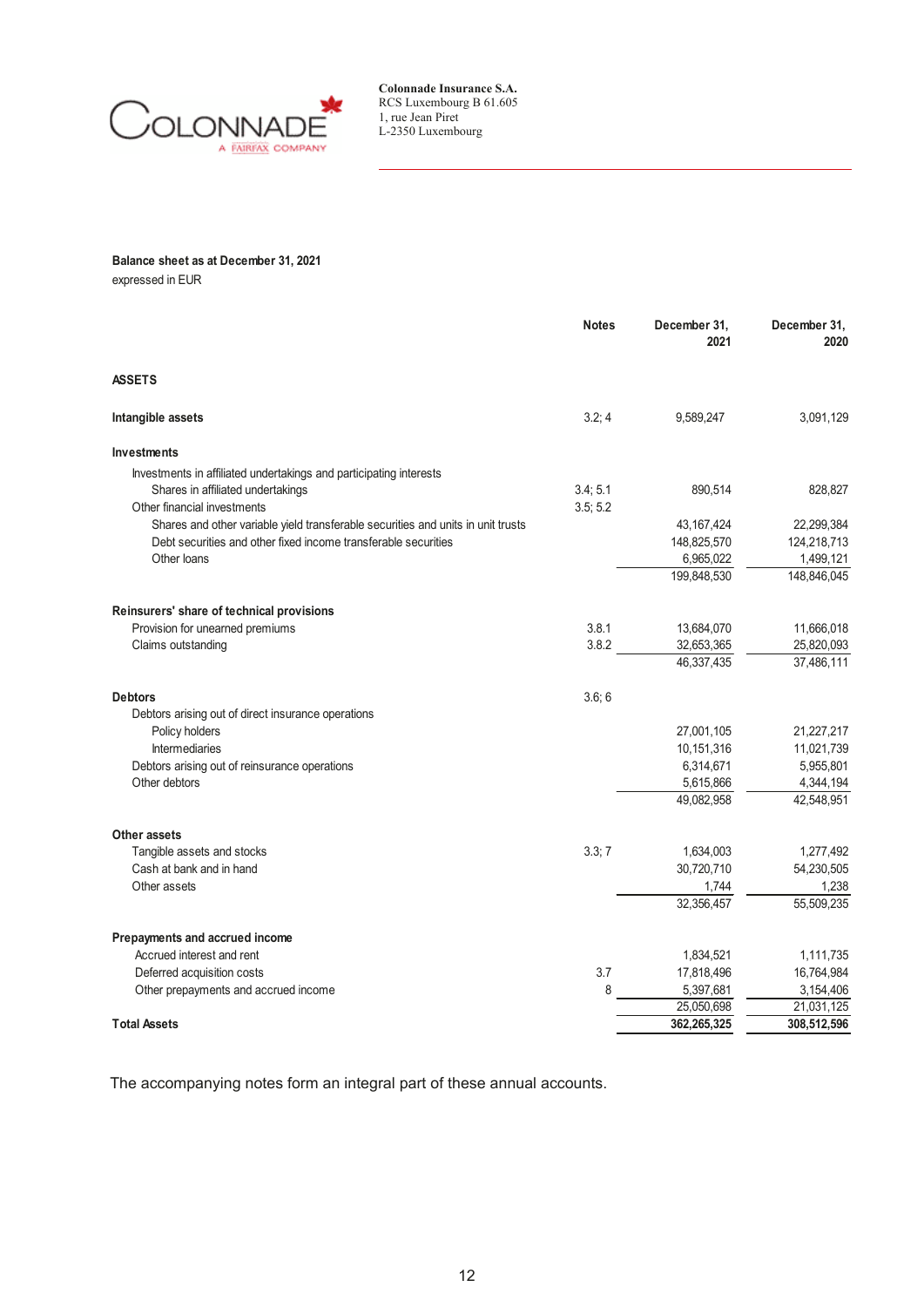

### **Balance sheet as at December 31, 2021**

expressed in EUR

|                                                      | <b>Notes</b> | December 31,<br>2021 | December 31,<br>2020 |
|------------------------------------------------------|--------------|----------------------|----------------------|
| <b>LIABILITIES</b>                                   |              |                      |                      |
| <b>Capital and reserves</b>                          |              |                      |                      |
| Subscribed capital                                   | 9            | 9,500,000            | 9,500,000            |
| Share premium account                                | 10           | 94,876,287           | 94,876,287           |
| <b>Reserves</b>                                      |              |                      |                      |
| Legal reserve                                        | 11           | 950,000              | 950,000              |
| Profit and loss brought forward                      | 12           | 12,451,783           | 20,060,120           |
| Profit or loss for the financial year                |              | 4,620,316            | 7,608,337            |
|                                                      |              | 97,494,820           | 92,874,504           |
| <b>Technical provisions</b>                          |              |                      |                      |
| Provision for unearned premiums                      | 3.8.1        | 78,357,919           | 70,593,848           |
| Claims outstanding                                   | 3.8.2        | 145,056,304          | 110,330,443          |
| Provision for bonuses and rebates                    | 3.8.4        | 581,781              | 425,027              |
|                                                      |              | 223,996,004          | 181,349,318          |
| Provisions for other risks and charges               |              |                      |                      |
| Provisions for taxation                              | 3.8.5; 23    | 2,954,179            | 1,544,126            |
|                                                      |              | 2.954.179            | 1,544,126            |
| <b>Creditors</b>                                     |              |                      |                      |
| Creditors arising out of direct insurance operations | 3.9; 13      | 17,355,142           | 14,281,167           |
| Creditors arising out of reinsurance operations      | 3.9:13       | 7,892,952            | 6,608,294            |
| Other creditors including tax and social security    | 3.9; 13      | 5,879,947            | 5,445,876            |
|                                                      |              | 31,128,041           | 26,335,337           |
| Accruals and deferred income                         | 3.10; 14; 18 | 6,692,281            | 6,409,311            |
| <b>Total Liabilities</b>                             |              | 362,265,325          | 308,512,596          |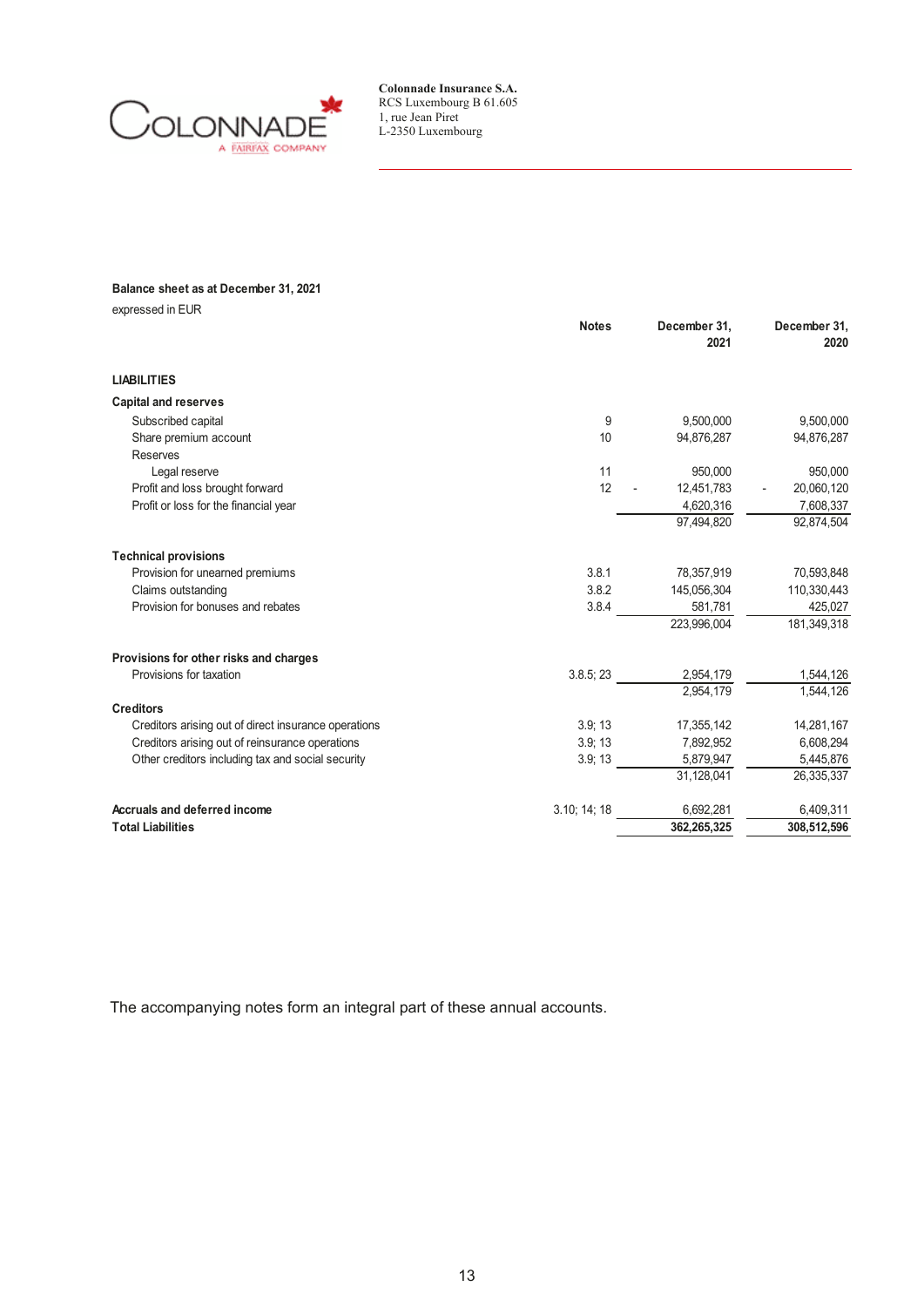

| Profit and loss account for the year ended December 31, 2021           |                  |                      |    |                      |
|------------------------------------------------------------------------|------------------|----------------------|----|----------------------|
| expressed in EUR                                                       | <b>Notes</b>     | December 31,<br>2021 |    | December 31,<br>2020 |
| <b>TECHNICAL ACCOUNT</b><br><b>NON-LIFE INSURANCE BUSINESS</b>         |                  |                      |    |                      |
|                                                                        |                  |                      |    |                      |
| Earned premiums, net of reinsurance                                    |                  |                      |    |                      |
| gross premiums written                                                 | 15:16            | 169,530,346          |    | 152,930,671          |
| outward reinsurance premiums                                           |                  | 32,088,915           |    | 28,573,880           |
| change in the provision for unearned premiums                          |                  | 7,764,071            |    | 2,942,337            |
| change in the provision for unearned premiums, reinsurers' share       |                  | 2,018,052            |    | 1,143,165            |
|                                                                        |                  | 131,695,412          |    | 126,155,963          |
| Other technical income, net of reinsurance                             | 3.14             | 256.693              |    | 427,910              |
| Claims incurred, net of reinsurance                                    |                  |                      |    |                      |
| claims paid:                                                           |                  |                      |    |                      |
| gross amount                                                           |                  | 30,816,577           |    | 41,408,790           |
| reinsurer' share                                                       |                  | 4,611,929            |    | 12,901,201           |
|                                                                        |                  | 26,204,648           |    | 28,507,589           |
| change in the provision for claims:                                    |                  |                      |    |                      |
| gross amount                                                           |                  | 34,725,861           |    | 18,003,262           |
| reinsurer' share                                                       |                  | 6,833,272            |    | 177,371              |
|                                                                        |                  | 27,892,589           |    | 17,825,891           |
| Bonuses and rebates, net of reinsurance                                |                  | 868,815              |    | 923,575              |
| Net operating expenses                                                 |                  |                      |    |                      |
| acquisition costs                                                      | 3.7; 17          | 51,270,781           |    | 48,720,359           |
| change in deferred acquisition costs                                   | 3.7; 18          | 1,053,512            |    | 1,608,568            |
| administrative expenses                                                | 3.12; 19; 20; 21 | 24,901,455           |    | 20,977,345           |
| reinsurance commissions and profit participation                       | 18               | 3,917,868            |    | 4,330,138            |
|                                                                        |                  | 71.200.856           | ÷, | 66,976,134           |
| Allocated investment return transferred from the non-technical account | 3.11             | 971,832              |    | 945,903              |
| Balance on the technical account for non-life insurance business       |                  | 6,757,029            |    | 13,296,587           |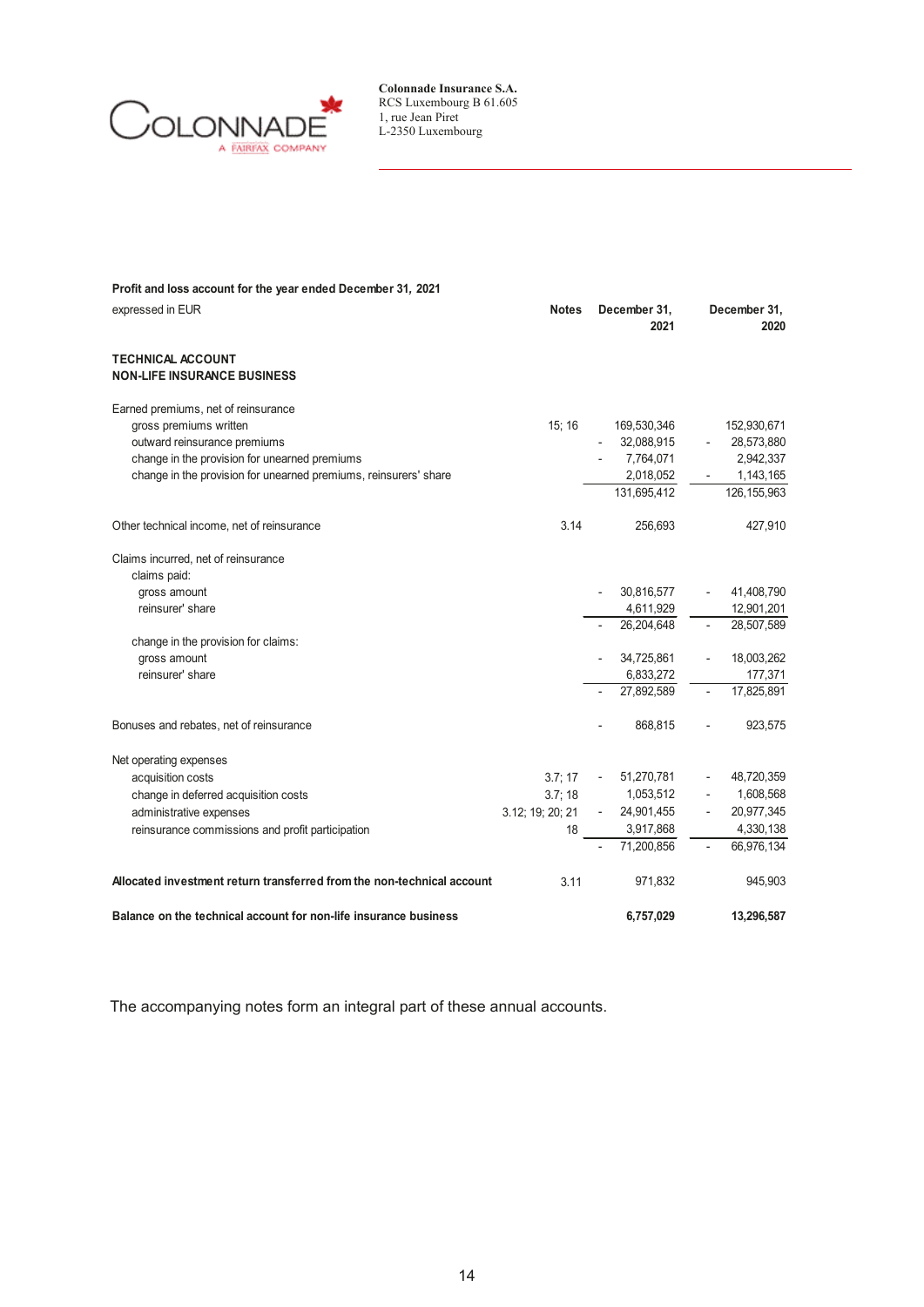

| Profit and loss account for the year ended December 31, 2021              |              |                              |                      |
|---------------------------------------------------------------------------|--------------|------------------------------|----------------------|
| expressed in EUR                                                          | <b>Notes</b> | December 31,<br>2021         | December 31,<br>2020 |
| Balance on the technical account for non-life insurance business          |              | 6,757,029                    | 13,296,587           |
| <b>NON-TECHNICAL ACCOUNT</b>                                              |              |                              |                      |
| Investment income                                                         |              |                              |                      |
| income from other investments                                             |              |                              |                      |
| income from other investments                                             |              | 3,029,605                    | 1,372,326            |
| value re-adjustments on investments                                       | 3.1; 5.2     | 19,085,954                   | 21,673,304           |
| gains on realisation of investments                                       |              | 1,148,704                    | 1,562,613            |
|                                                                           |              | 23.264.263                   | 24,608,243           |
| Investment charges                                                        |              |                              |                      |
| investment management charges, including interest                         |              | 701,832                      | 634,197              |
| value adjustments on investments                                          |              | $3.1; 5.1; 5.2 - 19,190,253$ | 24,422,207           |
| losses on the realisation of investments                                  |              | 2,011,673                    | 3,107,031            |
|                                                                           |              | 21,903,758                   | 28,163,435           |
| Allocated investment return transferred to the non-life technical account | $3.11 -$     | 971,832                      | 945,903              |
| Other income                                                              | 22           | 1,525,644                    | 2,012,962            |
| Other charges, including value adjustments                                | 3.13; 22     | 1,027,864                    | 1,657,717            |
| Tax on profit on ordinary activities                                      | $23 - -$     | 3,023,166                    | 1,542,400            |
| Profit on ordinary activities after tax                                   |              | 4,620,316                    | 7,608,337            |
| Profit for the financial year                                             |              | 4,620,316                    | 7,608,337            |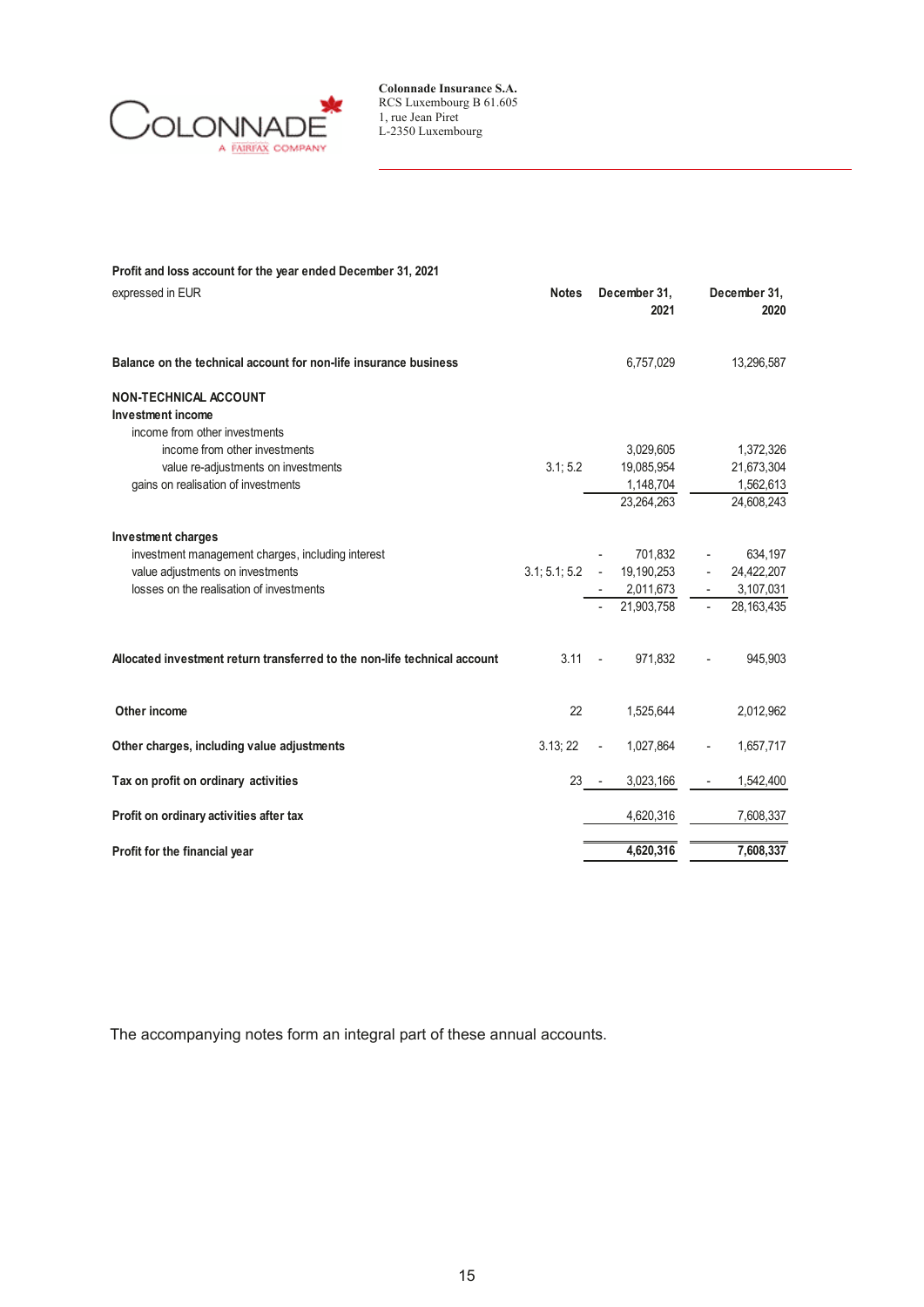

## **Notes to the annual accounts as at December 31, 2021**

*All amounts are expressed in EUR unless stated otherwise.* 

## **Note 1 - General**

Colonnade Insurance S.A. (the "**Company**") is a Luxembourg insurance company. The Company has been incorporated as a holding company on November 10, 1997 as a "Société Anonyme" for an unlimited period and subject to the general company law.

With notarial deed dated July 22, 2015 the Company changed its name from Stonebridge Re S.A. to Colonnade Insurance S.A. and changed its activity from a reinsurance company into an insurance company subject to regulatory approval. The insurance license was granted to the Company on July 24, 2015. In relation to the transfer of the insurance business from QBE Insurance (Europe) Limited ("QBE"), the Company set up Hungarian, Czech and Slovakian Branches in 2015. In 2016 an agreement was signed with AIG Europe Limited ("AIG") to acquire the renewal rights and operating assets of its branches in Bulgaria, Czech Republic, Hungary, Romania, Poland and Slovakia. In addition to the Branches established in 2015, new Branches were created in Bulgaria, Romania and Poland in 2017. The accounts of all six Branches are included in the Company's balance sheet and profit and loss accounts.

The principal activity of the Company is insurance operations in all divisions, in the Grand Duchy of Luxembourg and abroad (excluding any life insurance business), the management of insurance companies, the holding and the financing of direct and indirect participations in all companies or businesses with an identical or similar corporate object and which may further the development of the Company's activities, more generally all transactions regarding movable or real property, commercial, civil or financial operations which are directly related to the Company's corporate object.

The registered office of the Company is 1, rue Jean Piret, L-2350 Luxembourg.

The Company's financial year starts on January 1 and ends on December 31 of each year.

## **Note 2 – Presentation of the annual accounts**

These annual accounts have been prepared in conformity with the Law of December 8, 1994 on annual accounts with respect to insurance and reinsurance undertakings, and with the significant accounting policies generally accepted within the insurance and reinsurance industry in the Grand Duchy of Luxembourg. The accounting policies and valuation rules, apart from those defined by the law or by the Commissariat aux Assurances, are determined and applied by the Board of Directors.

The Company makes estimates and assumptions that affect the reported amounts of assets and liabilities in the next financial year. Estimates and judgements are continually evaluated and are based on historical experience and other factors, including expectations of future events that are believed to be reasonable under the circumstances.

The Company is, in accordance with Luxembourg law, exempt from the requirement to prepare consolidated annual accounts and a consolidated Directors' report for the year ended December 31, 2021. Therefore, in conformity with legal provisions, these accounts are presented on a non-consolidated basis for approval by the sole shareholder at the Annual General Meeting.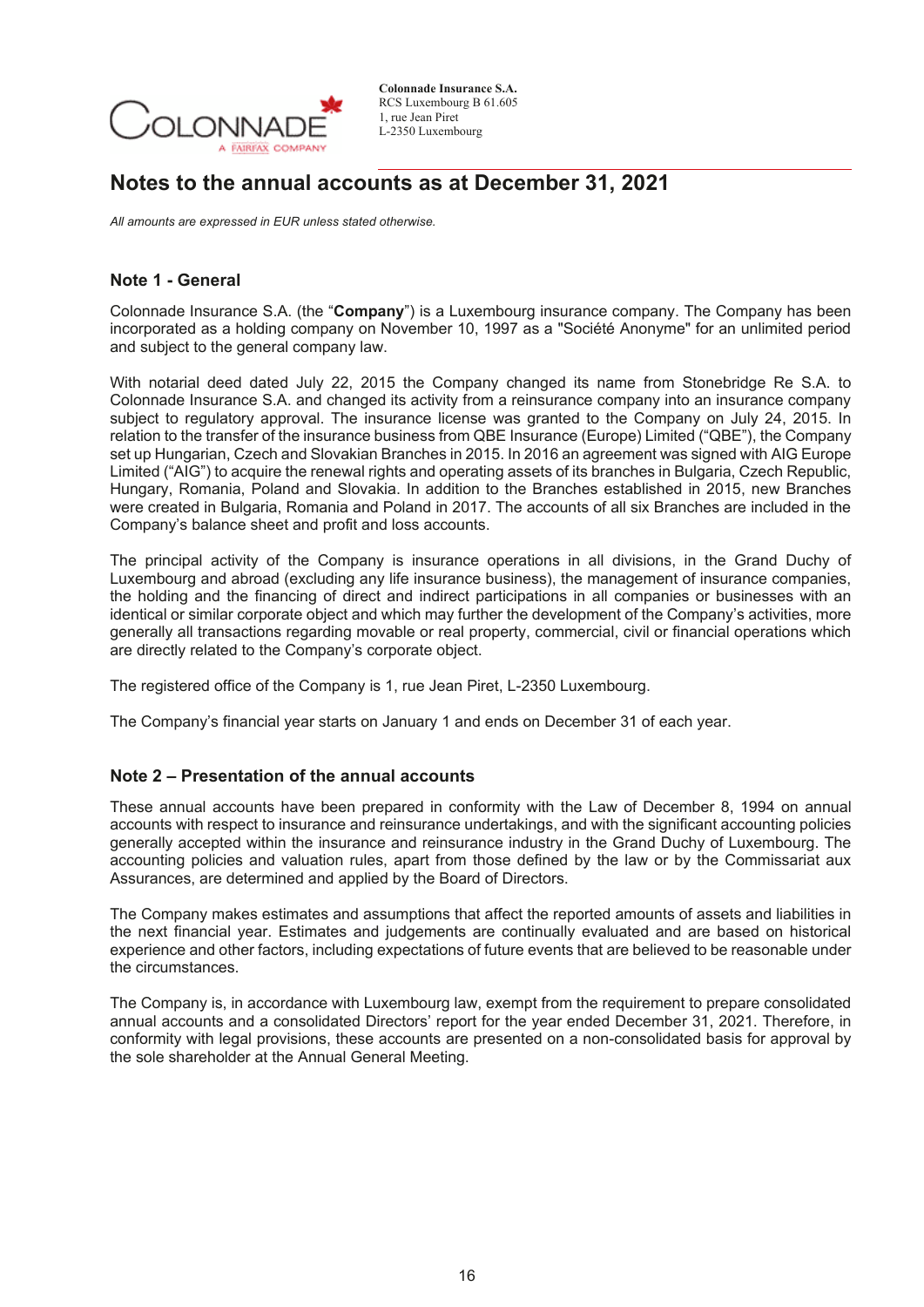

## **Notes to the annual accounts as at December 31, 2021**

*All amounts are expressed in EUR unless stated otherwise.* 

## **Note 3 – Summary of significant accounting policies**

The significant accounting policies applied by the Company are as follows:

### **3.1 Translation of items expressed in foreign currencies**

The Company maintains its books and records in EUR.

The assets and liabilities expressed in foreign currencies are translated into EUR at the exchange rates prevailing at the balance sheet date. Transactions during the accounting year, expressed in foreign currencies, are translated to EUR at the exchange rate prevailing at the transaction date.

All unrealized and realized exchange losses / gains resulting from these conversions are accounted for in the profit and loss account in value re-adjustments on investments in the Investment income and in value adjustments on investments in the Investment charges lines.

### **3.2 Intangible assets**

The intangible assets are valued at historical acquisition or production cost.

The intangible assets are amortized on a straight-line basis between a period of two to six years depending on the intangible item. For internally developed software, the costs incurred during the analysis and programming phase are capitalized. The corresponding assets are amortized when they are available for use.

### **3.3 Tangible assets**

Tangible assets are valued at historical acquisition cost. The acquisition cost includes expenses incidental to the purchase. The tangible assets with limited useful economic lives are depreciated on a straight-line basis based on the estimated economic life. The depreciation period for the tangible assets is as follows:

| Furniture and fittings | <b>IT Equipment</b> |             | Cars   Other tangible assets |
|------------------------|---------------------|-------------|------------------------------|
| 5-9 years              | 2-5 vears           | 4-5 vears l | 2-6 vears                    |

If a permanent decline in value exists, the fixed assets are valued at the lower of carrying or market value at the balance sheet date. These value adjustments should be reversed when the reasons for which they were made cease to apply.

### **3.4 Shares in affiliated undertakings and participating interests**

Affiliated undertakings are considered to be the undertakings between which the Company exercises a dominant influence either directly or indirectly. Participating interests refer to rights contained in the capital of other undertakings which, when creating a durable link with those undertakings, are intended to contribute to the Company's activities.

Shares in affiliated undertakings and participating interests are valued at historical acquisition cost which includes expenses incidental to the purchase.

If the impairment in value is of a permanent nature, the shares in affiliated undertakings and participating interests are valued at the lower of cost or fair value at the balance sheet date. These value adjustments should no longer continue when the reasons for which they were made cease to apply.

### **3.5 Other financial investments**

Other financial investments other than debt securities and other fixed income transferable securities are valued at historical acquisition cost which includes incidental purchase expenses.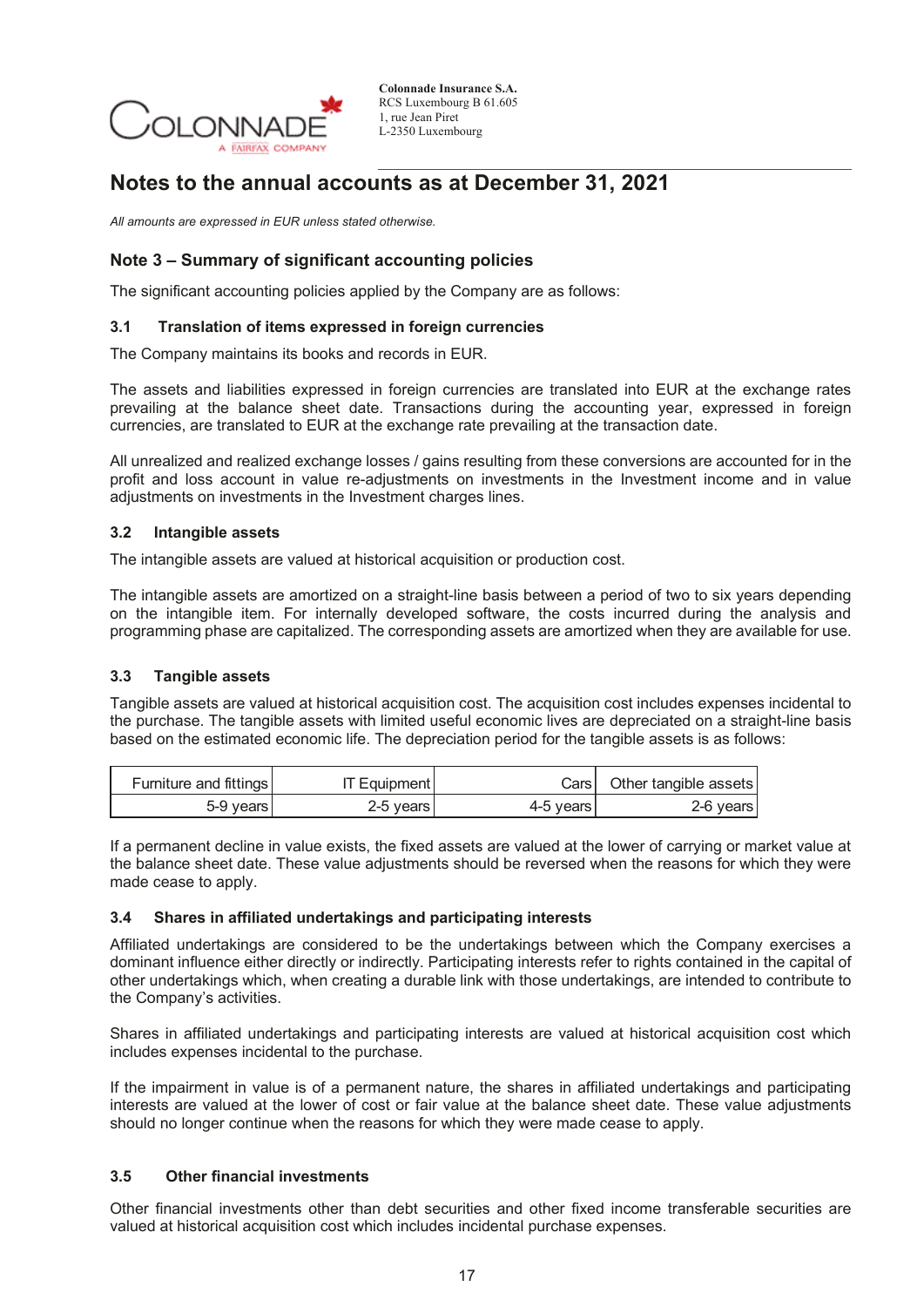

## **Notes to the annual accounts as at December 31, 2021**

*All amounts are expressed in EUR unless stated otherwise.* 

Debt securities and other fixed income securities are valued at historical acquisition cost, which includes expenses incidental to the purchase, or redemption value, taking into account the following elements:

A positive difference between the acquisition cost and the redemption value is written off in instalments over the duration of the holding of the security.

A negative difference between the acquisition cost and the redemption value is released to income in instalments over the period remaining to repayment.

Other financial investments are valued at the lower of historical acquisition cost and realizable value. The acquisition cost includes expenses incidental to the purchase. The value adjustments which correspond to the negative difference between the realizable value and the acquisition cost may no longer be carried if the reasons for which they were made cease to apply.

### **3.6 Debtors**

Debtors are valued at the lower of their nominal and their probable realizable value. Value adjustments shall be made when recoverability is questionable, either in part or entirely. These value adjustments shall no longer be carried when the reasons for which they were made cease to apply.

### **3.7 Deferred acquisition costs**

Acquisition costs related to non-life insurance policies are deferred according to a method compatible with that used for unearned premiums.

### **3.8 Technical provisions**

Sufficient technical provisions are set up in order that the Company can meet, as far as can be reasonably foreseen, any liabilities arising from insurance contracts.

### 3.8.1 Provision for unearned premiums

Written premiums include all the amounts received or receivable with respect to insurance contracts incepted prior to the end of the accounting year. That part of written premiums which is to be allocated to one or more subsequent financial years is deferred by way of the provision for unearned premiums, computed separately for each contract on a pro rata basis.

### 3.8.2 Provision for claims outstanding

The provision for claims outstanding corresponds to the total estimated cost (including claims settlement costs) for settling all claims arising from events which have occurred up to the end of the financial year, whether reported or not, less amounts already paid in respect of such claims. The Provision for claims outstanding is made for the full cost of settling the outstanding claims at the end of the financial year, including claims incurred but not yet reported (IBNR).

The Company establishes provision for claims outstanding on an undiscounted basis to recognize the estimated costs of bringing pending claims to final settlement, taking into account inflation, as well as other factors that can influence the amount of reserves required, some of which are subjective and some of which are dependent on future events. In determining the level of reserves, the Company considers historical trends and patterns of loss payments, pending levels of unpaid claims and types of coverage. In addition, court decisions, economic conditions and public attitudes may affect the ultimate cost of settlement and, as a result, the Company's estimation of reserves. Between the reporting and final settlement of a claim, circumstances may change, which would result in changes to established reserves. Items such as changes in law and interpretations of relevant case law, results of litigation, changes in medical costs, as well as costs of vehicle and building repair materials and labour rates can substantially impact ultimate settlement costs. Accordingly, the Company regularly reviews and re-evaluates case reserves. Any resulting adjustments are included in the profit and loss account for the current year. Amounts ultimately paid for losses and loss adjustment expenses can vary significantly from the level of reserves originally set or currently recorded.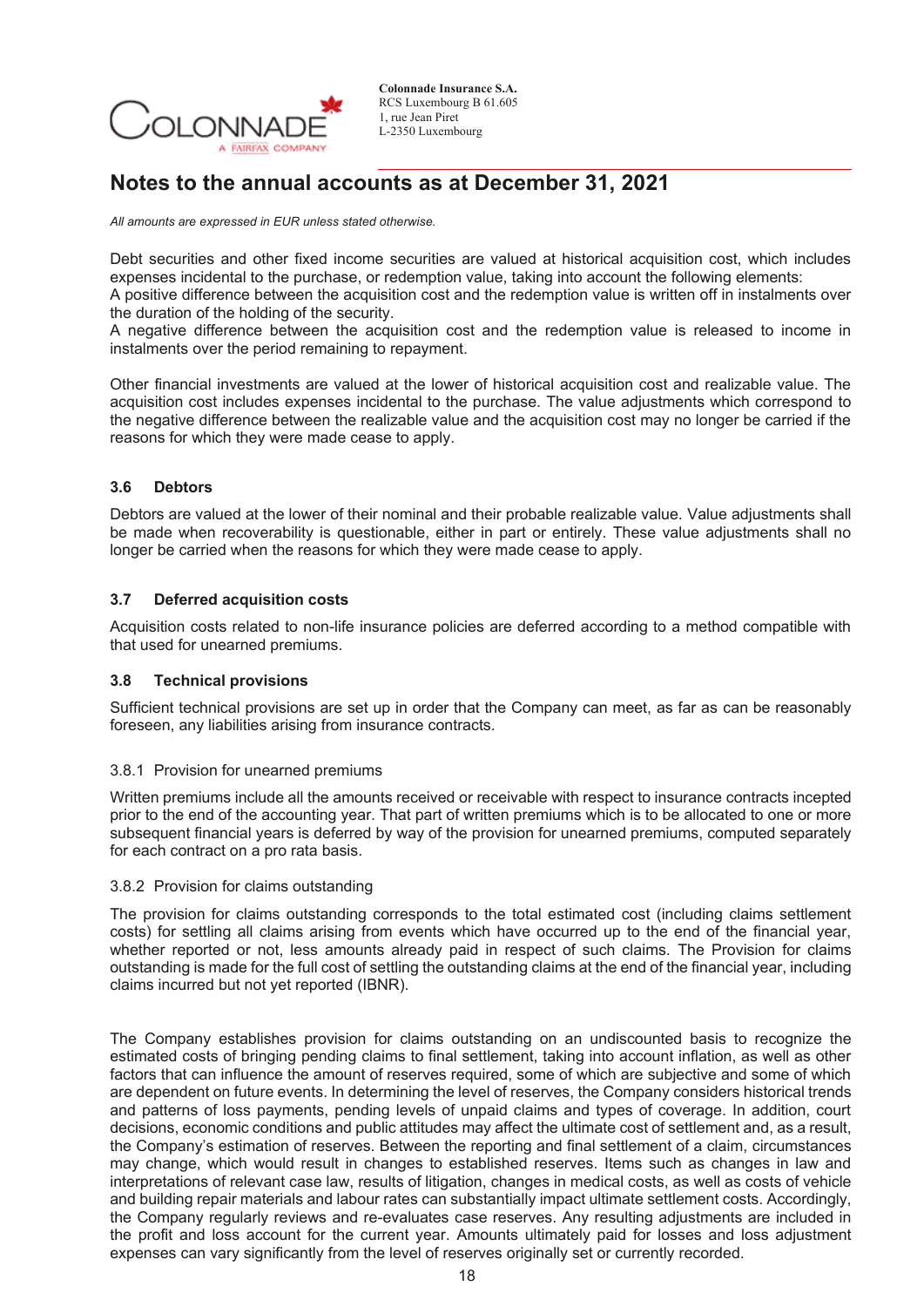

## **Notes to the annual accounts as at December 31, 2021**

*All amounts are expressed in EUR unless stated otherwise.* 

The Company also establishes reserves for IBNR claims on an undiscounted basis to recognize the estimated final settlement cost for loss events which have already occurred, but which have not yet been reported. Historical information and statistical models, based on product line, type and extent of coverage, as well as reported claims trends, severities and frequencies, exposure growth and other factors are relied upon to estimate IBNR reserves. These estimates are revised as additional information becomes available and as claims are actually reported and paid.

### 3.8.3 Provision for unexpired risks

The provision for unexpired risks is recognised when the estimated costs of future claims and related deferred acquisition costs are expected to exceed the unearned premium provision. In determining the need for an unexpired risk provision the different classes of business have been regarded as business that is managed together.

Unexpired risks surpluses and deficits are offset where business classes are managed together and a provision is made if an aggregate deficit arises. The unexpired risks provision would be included within 'Other technical provisions'.

### 3.8.4 Provisions for bonuses and rebates

This provision consists of amounts intended for policyholders to the extent that such amounts represent an allocation of profit arising on business, or a partial refund of premium made based on the performance of the contracts.

### 3.8.5 Provisions for other risks and charges

Provisions for other risks and charges are intended to cover losses or debts whose nature is clearly defined but are, at the balance sheet date, either likely or certain to be incurred but amounts are indeterminable.

### **3.9 Creditors**

Creditors are included in liabilities at settlement value. If the amount payable is greater than the amount received, the difference may be shown as an asset and written off by reasonable annual amortization and completely written off no later than the time of repayment of the debt. If the amount payable is lower than the amount received, the difference is released to income in instalments over the remaining period of the contract.

### **3.10 Accruals and deferred income**

This item consists of both income receivable before balance sheet date but relating to a subsequent financial year and charges that relate to the current financial year but payable in a subsequent financial year.

### **3.11 Allocated investment return transferred from/to non-technical account**

This income represents the portion of the total net investment return – interest income and charges and realized gains and losses - that relates to assets which are held to cover the non-life technical provisions, and which are transferred from the non-technical account in order to better reflect the balance of the technical account of the non-life business.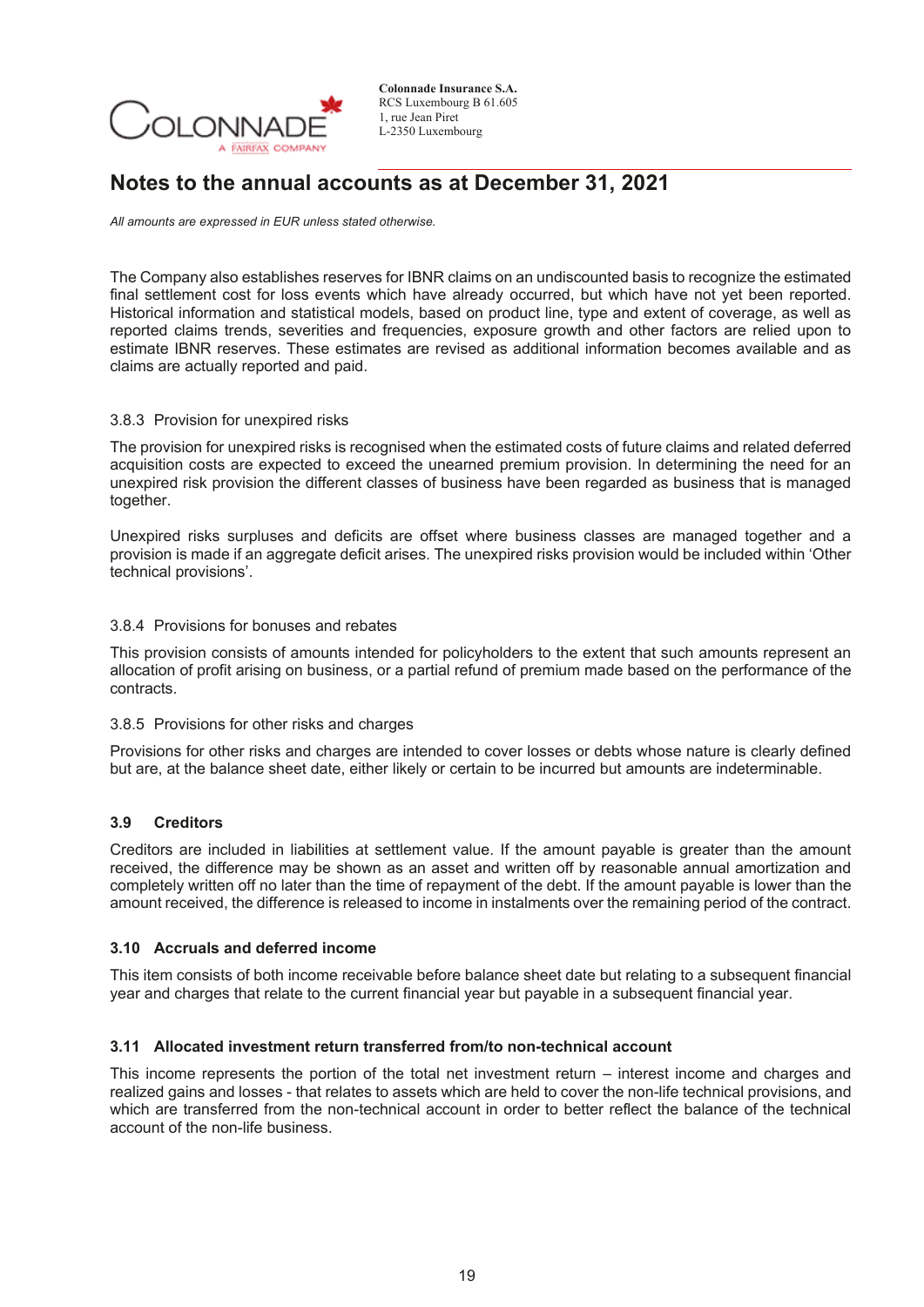

## **Notes to the annual accounts as at December 31, 2021**

*All amounts are expressed in EUR unless stated otherwise.* 

### **3.12 Administrative expenses**

Administrative expenses specifically consist of costs arising from premium collection, portfolio administration and inward and outward reinsurance. The administrative expenses more specifically include all administrative expenses that cannot be allocated to acquisition costs, claims or investment management charges.

### **3.13 Value adjustments**

The value adjustments are deducted directly from the related asset.

### **3.14 Other technical income, net of reinsurance**

The Company recognises the co-insurance income for cases where it acts as a co-insurance leader through the profit and loss statement as a separate item.

## **Note 4 – Intangible assets**

The movements in intangible assets incurred during the financial year may be summarized as follows:

|                                                                                                                      | Data policy<br>rights | Software         | Concessions.<br>patents, licenses,<br>trademarks | Software under<br>own development | Internally developed<br>software in use | <b>Total</b>                |
|----------------------------------------------------------------------------------------------------------------------|-----------------------|------------------|--------------------------------------------------|-----------------------------------|-----------------------------------------|-----------------------------|
| Gross book value January 1, 2021                                                                                     | 5,184,291             | 2,284,941        | 12,048                                           | 517,119                           |                                         | 7,998,399                   |
| Additions during the year<br>Disposals during the year<br>Transfers during the year                                  |                       | 79,171           |                                                  | 8,029,113<br>3,256,044            | 3,256,044                               | 8,108,284                   |
| Foreign exchange on opening gross book value                                                                         | 39,238                | 3,184            | 663                                              | $\overline{\phantom{0}}$          |                                         | 43,085                      |
| Gross book value December 31, 2021                                                                                   | 5,223,529             | 2,367,296        | 12,711                                           | 5,290,188                         | 3,256,044                               | 16, 149, 768                |
| Accumulated depreciation January 1, 2021                                                                             | $-3,757,255$          | 1,137,967        | 12,048                                           |                                   |                                         | $-4,907,270$                |
| Depreciation during the year<br>$\sim$<br>exchange<br>impact<br>Foreign<br>on<br>opening<br>accumulated depreciation | 1,002,925<br>30,193   | 346,716<br>1,417 | ٠<br>663<br>$\sim$                               |                                   | 271,337                                 | $-1,620,978$<br>32,273<br>٠ |
| Accumulated depreciation December 31, 2021<br>$\sim$                                                                 | 4,790,373             | 1,486,100        | 12,711                                           |                                   | 271,337                                 | $-6,560,521$                |
| Net book value December 31, 2021                                                                                     | 433,156               | 881,196          | $\overline{\phantom{a}}$                         | 5,290,188                         | 2,984,707                               | 9,589,247                   |
| Net book value December 31, 2020                                                                                     | 1,427,036             | 1,146,974        | ۰                                                | 517,119                           |                                         | 3,091,129                   |

In 2017, the Company recognized intangible assets amounting to EUR 5,275,792, representing the renewal rights acquired from AIG Europe Limited ("AIG"). These assets are amortized on a straight-line basis over five years. There was an assessment performed during 2020 on the AIG related intangible assets. This assessment did not reveal any indicator for impairment, hence there is no change to the amortization pattern determined in 2017.

In 2020 Colonnade started its Transformation Program, Project Phoenix. The scope of the program is to build a Guidewire-technology based infrastructure for Colonnade to support the entire policy life-cycle across all branches and products over time. The platform's name is Atlas. The first release of Atlas went live in August 2021. The closing value of EUR 2,984,707 in the "Internally developed Software in use" category represent this release, that is supporting Consumer Claim handling for all branches. In 2021 more than 10,000 claims have already been handled on the new platform.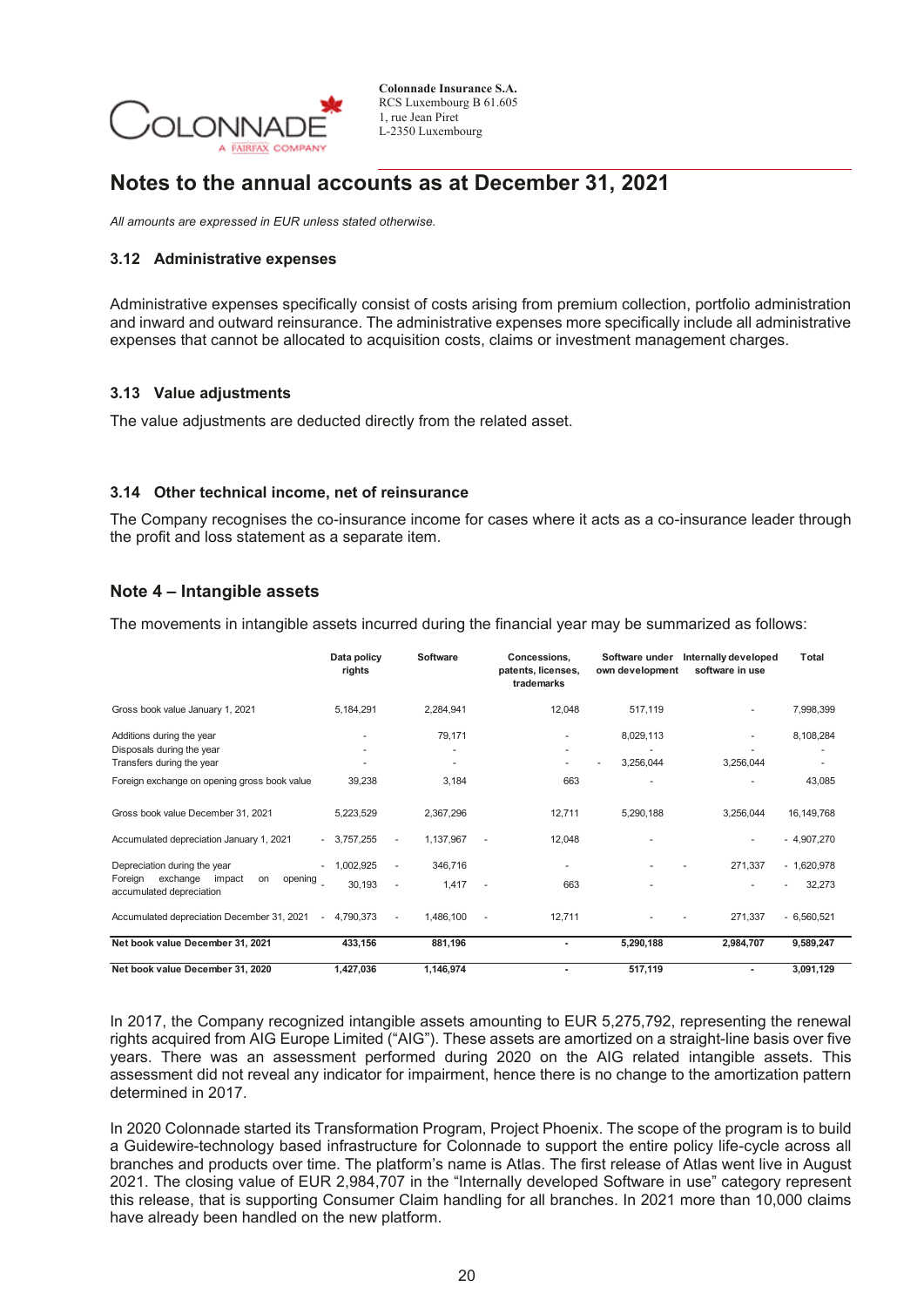

## **Notes to the annual accounts as at December 31, 2021**

*All amounts are expressed in EUR unless stated otherwise.* 

In the "Software under own development" category the second and third releases of the Project are amounting to EUR 5,290,188. These releases will expand the Atlas platform with Policy administration capabilities for our new Individual Travel product as well as the management of Commercial Claims. New digital portals will support our sales of Individual Travel as well as 'First Notification of Loss' processes for our entire portfolio from 1Q 2022.

## **Note 5 – Investments**

### **Note 5.1 Shares in affiliated undertakings and participating interests**

The undertakings in which the Company holds at least twenty percent of the capital are the following:

| Name of the        | Registered                                                                           | of<br>ownership | Percentage Closing date<br>of last<br>financial year | <b>Book value</b> | <b>Book value</b>                          | Shareholder's<br>equity<br>(including<br>results for the<br>year) | <b>Results of</b><br>the<br>financial<br>year |
|--------------------|--------------------------------------------------------------------------------------|-----------------|------------------------------------------------------|-------------------|--------------------------------------------|-------------------------------------------------------------------|-----------------------------------------------|
| company            | office                                                                               |                 |                                                      | as at<br>2021     | as at<br>December 31, December 31,<br>2020 | as at<br>December 31,<br>2021                                     | 2021                                          |
|                    |                                                                                      | %               |                                                      | <b>EUR</b>        | <b>EUR</b>                                 | <b>EUR</b>                                                        | <b>EUR</b>                                    |
| TIG (Bermuda) Ltd. | Canon's Court<br>22 Victoria<br><b>Street</b><br><b>Hamilton HM</b><br>EX<br>Bermuda | 100             | Dec. 31, 2021                                        | 890.514           | 828,827                                    | 907.946                                                           | $-49,767$                                     |

The amount mentioned in the Shareholder's equity and the Result of the financial year are based on the last unaudited annual accounts and are converted into EUR using the group exchange rate as at December 31, 2021 being EUR 1 = USD 1.1372.

In 2021, Management considered the valuation of the subsidiary and concluded that no further impairment on this financial asset was needed. The total value adjustment at December 31, 2021 amounts to EUR 432,526.

No other movements on those investments shall be noted for the current year.

### **Note 5.2 Other financial investments**

As at December 31, 2021, the actual value of the other financial investments is as follows:

|                                                                                                                             | <b>Book value</b><br>2021<br><b>EUR</b> | <b>Actual value</b><br>2021<br><b>EUR</b> |
|-----------------------------------------------------------------------------------------------------------------------------|-----------------------------------------|-------------------------------------------|
| Other financial investments<br>Shares and other variable yield<br>transferable<br>securities<br>and<br>units in unit trusts | 43, 167, 424                            | 49,084,231                                |
| Debt securities and other fixed<br>income transferrable securities                                                          | 148.825.570                             | 147,823,774                               |
| Other loans                                                                                                                 | 6.965.022                               | 6.965.022                                 |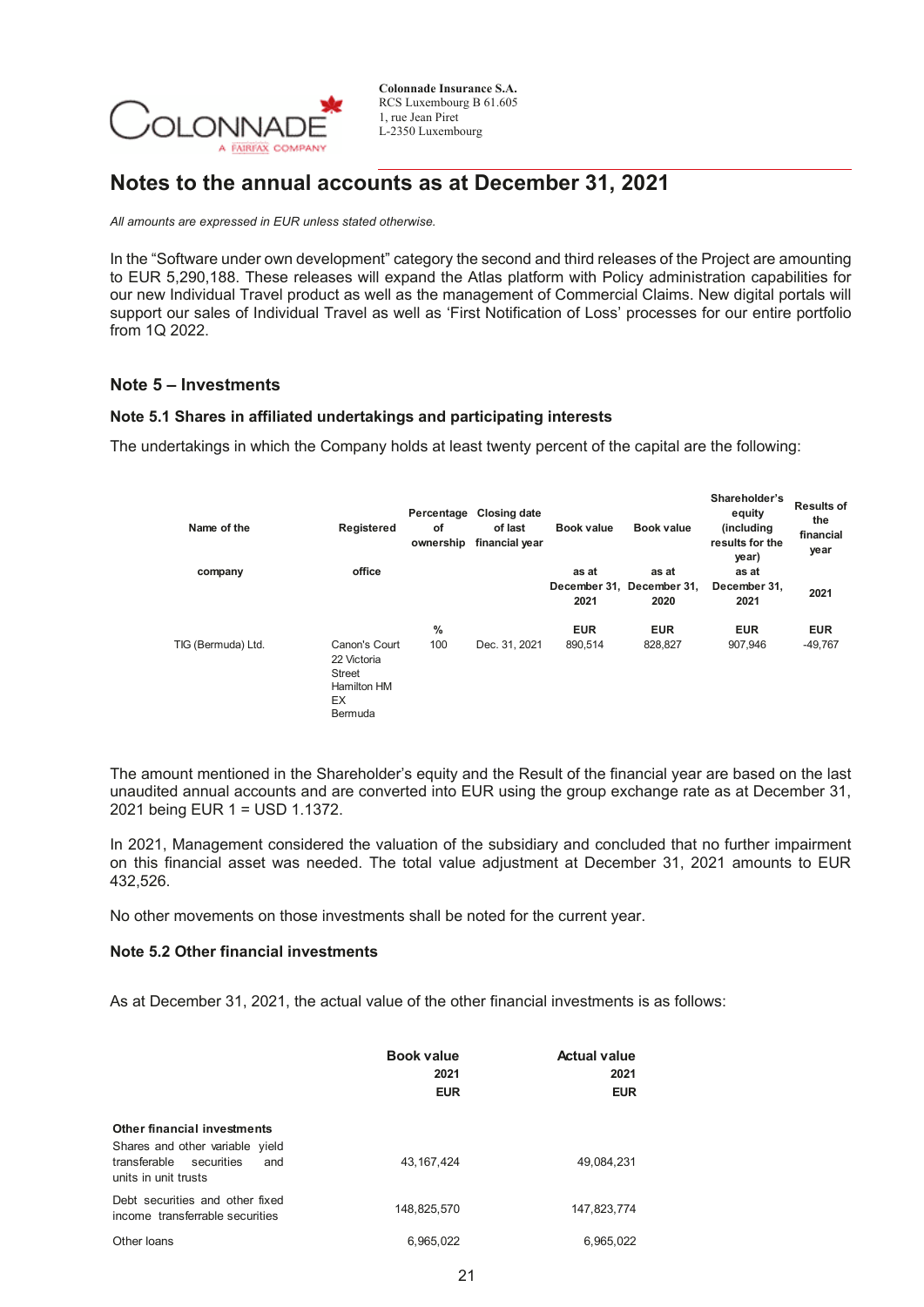

## **Notes to the annual accounts as at December 31, 2021**

*All amounts are expressed in EUR unless stated otherwise.* 

During the year, the amortisation of discount on debt securities and other fixed income transferrable securities amounts to EUR 428,269 and the amortisation of premiums in these securities amounts to EUR 1,288,456. Discount amortisation is recognised under value re-adjustment on investments and premium amortisation is recognised under value adjustment on investments in the profit and loss account.

As of December 31, 2021, the non-amortized discount and premiums on debt securities and other fixed income transferrable securities amounts respectively to EUR 1,718,119 and to EUR 1,132,707.

## **Note 6 – Debtors**

The breakdown of the debtors at December 31, 2021 is as follows:

|                                            | December 31.<br>2021 | December 31.<br>2020 |
|--------------------------------------------|----------------------|----------------------|
| Arising out of direct insurance operations | 37, 152, 421         | 32,248,956           |
| policyholders - third parties              | 26.972.962           | 21.206.861           |
| policyholders - related parties            | 28.143               | 20.356               |
| intermediaries - third parties             | 10.151.316           | 11,021,739           |
| Arising out of reinsurance operations      | 6,314,671            | 5,955,801            |
| third parties                              | 6,067,176            | 5,844,958            |
| related parties                            | 247.495              | 110.843              |
| Other debtors - third parties              | 5,615,866            | 4,344,194            |
| deposits and quarantees                    | 2,161,621            | 578.644              |
| tax receivable                             | 1,870,863            | 2,443,943            |
| other third parties debtors                | 1,583,382            | 1,321,607            |
| <b>Total</b>                               | 49,082,958           | 42,548,951           |

### *Breakdown of other debtors*

|                                                              | December 31, | December 31, |
|--------------------------------------------------------------|--------------|--------------|
|                                                              | 2021         | 2020         |
| Deposits and guarantees                                      | 2,161,621    | 578.644      |
| Receivables from AIG                                         | 261.570      | 319.096      |
| Rental related                                               | 243.402      | 236,640      |
| Tax receivable                                               | 1.870.863    | 2.443.943    |
| Coinsurance receivables/regresses/commission paid in advance | 989,933      | 673,300      |
| Other                                                        | 88.477       | 92.571       |
| <b>Total</b>                                                 | 5,615,866    | 4,344,194    |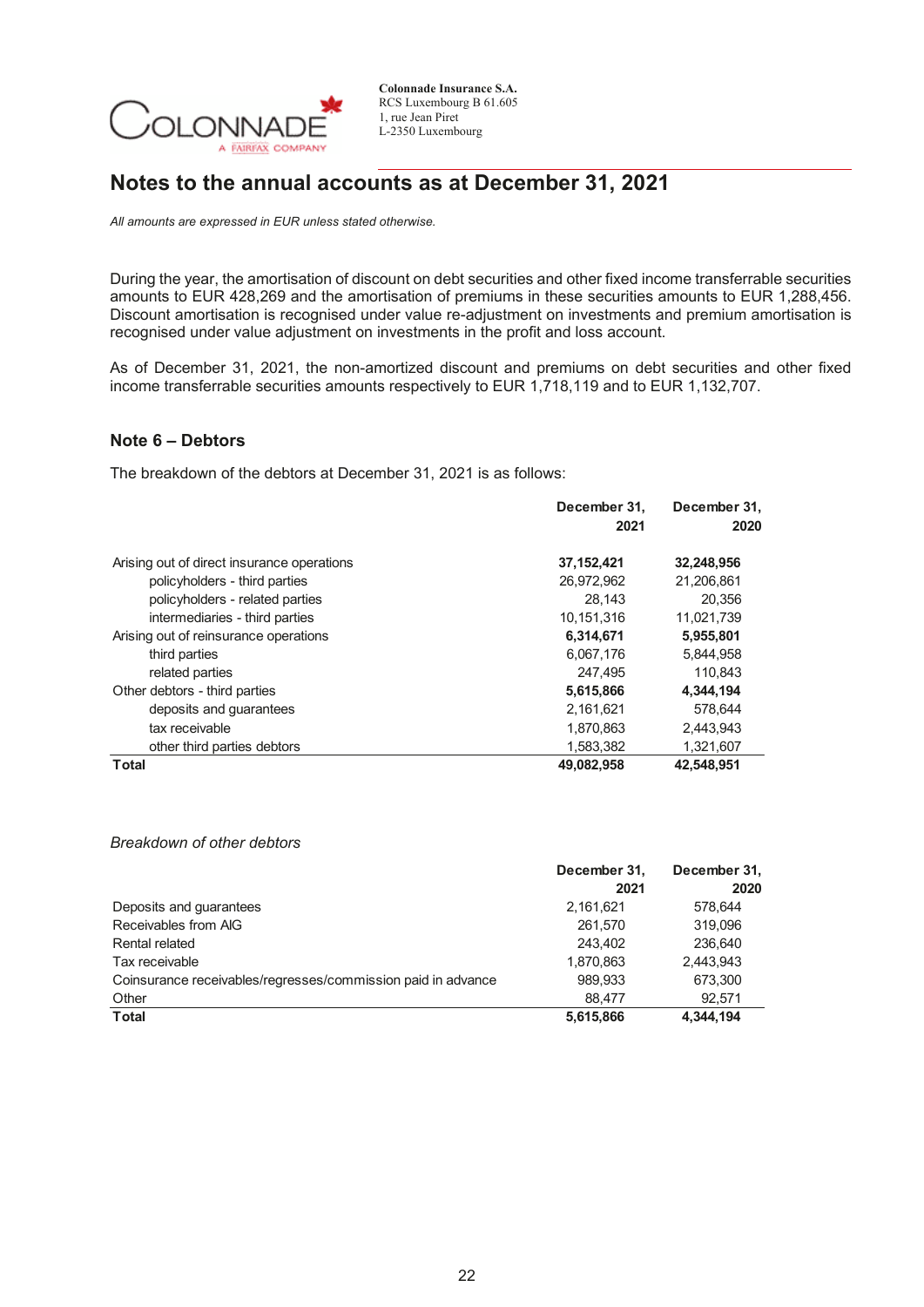

## **Notes to the annual accounts as at December 31, 2021**

*All amounts are expressed in EUR unless stated otherwise.* 

## **Note 7 – Tangible assets**

The movements in tangible assets incurred during the financial year may be summarized as follows:

|                                                                                                  | <b>Furniture</b><br>and fittings | <b>IT</b><br>equipment                       | Cars                                          | <b>Other</b><br>tangible<br>assets  | <b>Total</b>             |
|--------------------------------------------------------------------------------------------------|----------------------------------|----------------------------------------------|-----------------------------------------------|-------------------------------------|--------------------------|
| Gross book value January 1, 2021                                                                 | 798,113                          | 1,066,978                                    | 114,731                                       | 925,971                             | 2,905,793                |
| Additions during the year<br>Disposals during the year<br>Foreign exchange on opening gross book | 257,120<br>878                   | 612,052<br>1,574<br>$\overline{\phantom{a}}$ | 111,505<br>52,166<br>$\overline{\phantom{0}}$ | 52,449                              | 1,033,126<br>52,862      |
| value                                                                                            | 1,418                            | 12,363                                       | 5                                             | 22,366                              | 33,306                   |
| Gross book value December 31, 2021                                                               | 1,054,693                        | 1,689,819                                    | 174,065                                       | 1,000,786                           | 3,919,363                |
| Accumulated depreciation January 1, 2021                                                         | $-438,461$                       | $-643,561$                                   | 75,213<br>$\overline{\phantom{a}}$            | 471,066<br>$\blacksquare$           | $-1,628,301$             |
| Depreciation during the year                                                                     | 147,572                          | 266,072<br>$\blacksquare$                    | 14,416                                        | 244,449<br>$\blacksquare$           | 643,677<br>$\sim$        |
| Foreign<br>exchange<br>impact<br>opening<br>on<br>accumulated depreciation                       | 970                              | 3,655<br>$\overline{\phantom{0}}$            | 5                                             | 10,702                              | 13,382<br>$\blacksquare$ |
| Accumulated depreciation December 31, 2021 -                                                     | 585,063                          | 913,288<br>$\sim 10^{-1}$                    | 60,792                                        | 726,217<br>$\overline{\phantom{a}}$ | $-2,285,360$             |
| Net book value December 31, 2021                                                                 | 469,630                          | 776,531                                      | 113,273                                       | 274,569                             | 1,634,003                |
| Net book value December 31, 2020                                                                 | 359,652                          | 423,417                                      | 39,518                                        | 454,905                             | 1,277,492                |

### **Note 8 – Other prepayments and accrued income**

This item is composed of prepayments made regarding expenses relating to periods after December 31, 2021 as well as accrued interest on fixed income securities held at December 31, 2021.

## **Note 9 – Subscribed capital**

As at December 31, 2021 the subscribed capital amounting to EUR 9,500,000 is paid fully and represented by 9,500,000 shares of EUR 1 each and fully owned by Fairfax Luxembourg Holdings S.à r.l.

### **Note 10 – Share premium account**

As at December 31, 2021 the share premium amounts to EUR 94,876,287.

The movements in the share premium account during the financial year ended December 31, 2021, are as follows:

| Share premium account at the beginning of the financial year | EUR        | 94.876.287               |
|--------------------------------------------------------------|------------|--------------------------|
| Movements during the financial year 2021                     | FUR        | $\overline{\phantom{a}}$ |
| Share premium account at the end of the financial year       | <b>EUR</b> | 94.876.287               |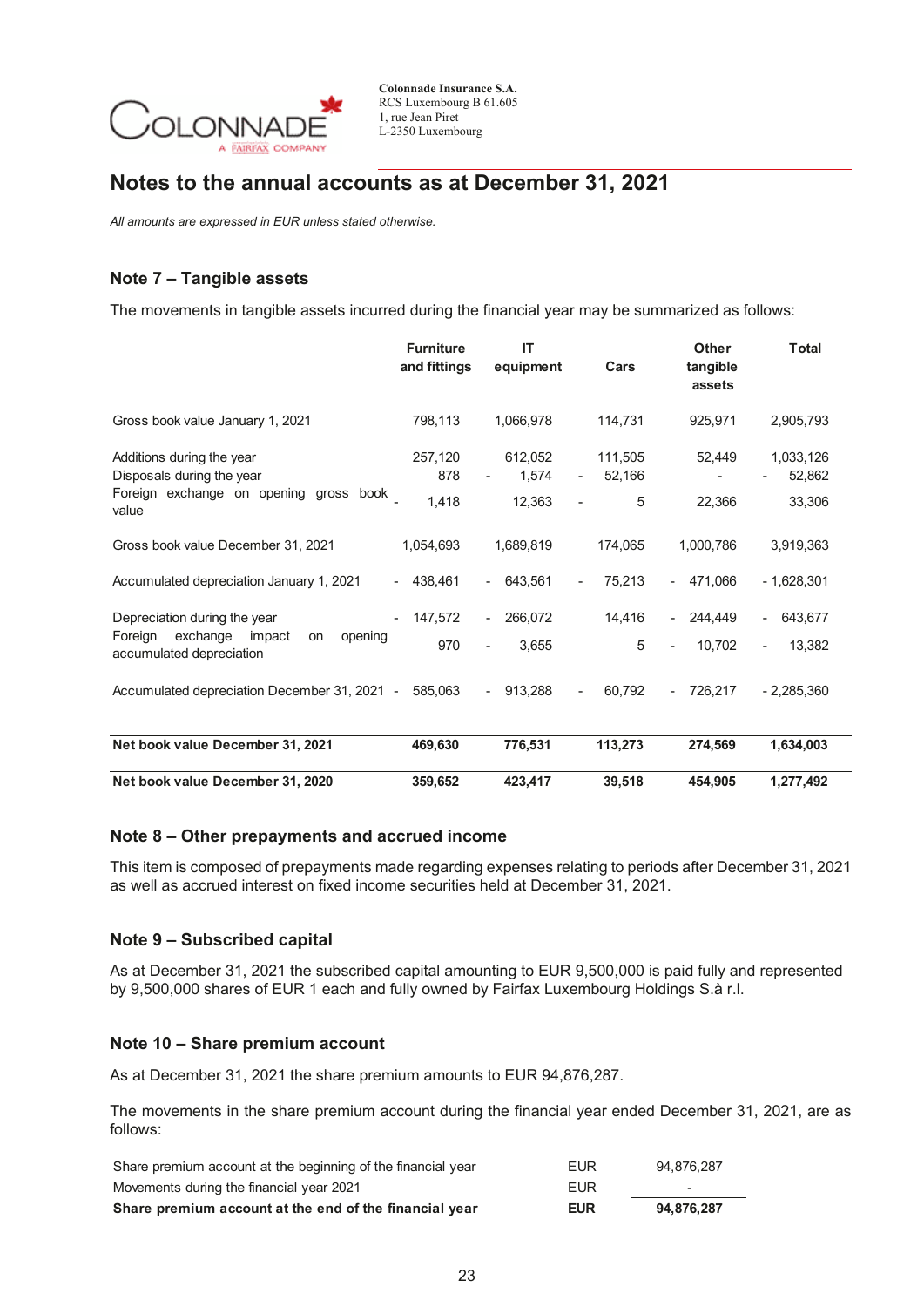

## **Notes to the annual accounts as at December 31, 2021**

*All amounts are expressed in EUR unless stated otherwise.* 

## **Note 11 – Legal reserve**

In accordance with Luxembourg company law, the Company is required to transfer a minimum of 5% of its net profit for each financial year to a legal reserve. This requirement ceases to be necessary once the balance on the legal reserve reaches 10% of the issued share capital. The legal reserve is not available for distribution to the shareholders.

The legal reserve represents 10% of the issued share capital.

## **Note 12 – Profit or loss brought forward**

The profit for the accounting year ended December 31, 2020, amounting to EUR 7,608,337 has been carried forward to 2021.

### **Note 13 – Creditors**

Creditors arising out of direct insurance operations amounts to EUR 17,355,142 and the total amount is payable to third parties.

Creditors arising out of reinsurance operations are amounting to EUR 7,892,952 of which EUR 7,672,350 is payable to third parties.

The breakdown of the creditors at December 31, 2021 is as follows:

|                                                   | December 31,<br>2021 | December 31,<br>2020 |
|---------------------------------------------------|----------------------|----------------------|
| Creditors - direct insurance                      | 17,355,142           | 14,281,167           |
| third parties                                     | 17,355,142           | 14,281,167           |
| Creditors - reinsurance                           | 7,892,952            | 6,608,294            |
| third parties                                     | 7,672,350            | 6,169,216            |
| related parties                                   | 220,602              | 439,078              |
| Other creditors including tax and social security | 5,879,947            | 5,445,876            |
| third parties                                     | 5,677,175            | 5,435,720            |
| third parties - personnel related liability       | 2,363,601            | 2,450,617            |
| third parties - tax liabilities                   | 1,654,099            | 953,653              |
| third parties - rent related liability            | 35,354               | 67,209               |
| third parties - unallocated cash receipts         | 990,994              | 1,140,412            |
| third parties - payable to vendors                | 378,138              | 445,877              |
| third parties - other                             | 254,989              | 377,952              |
| related parties                                   | 202,772              | 10,156               |
| Total                                             | 31,128,041           | 26,335,337           |

There are no creditor balances becoming due and payable after more than five years.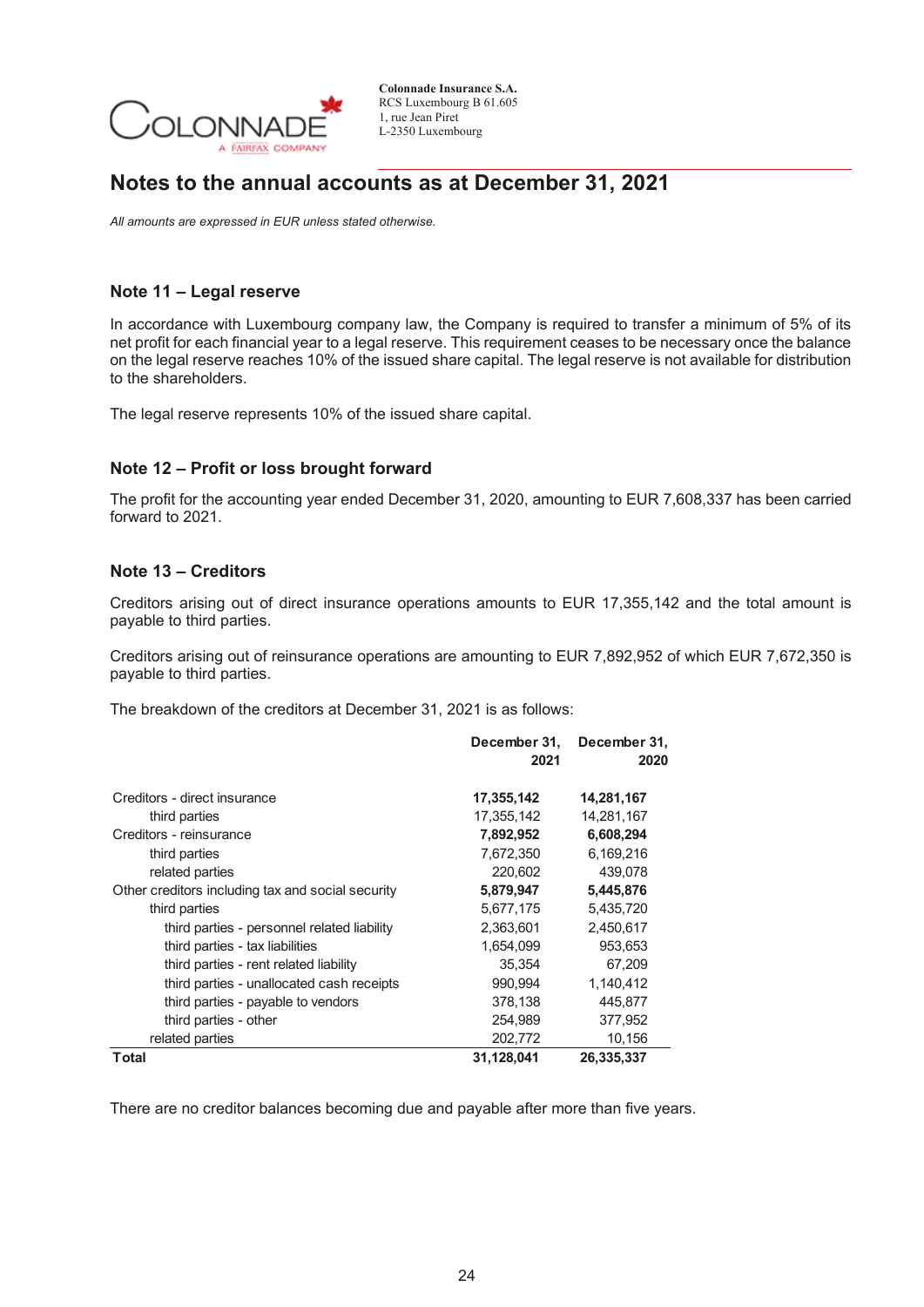

## **Notes to the annual accounts as at December 31, 2021**

*All amounts are expressed in EUR unless stated otherwise.* 

## **Note 14 – Accruals and deferred income**

This item is composed of other accrued charges of EUR 4,369,917, accrued insurance charges of EUR 252,972 as well as deferred ceded premium acquisition costs with third parties of EUR 1,562,241 and EUR 48,015 is on contracts with related parties, claims handling deferred income relating to the AIG transaction of EUR 358,919 and EUR 100,217 of other deferred income.

|                                           | December 31,<br>2021 | December 31,<br>2020 |
|-------------------------------------------|----------------------|----------------------|
| Accruals and deferred income              |                      |                      |
| accrued charges other - third parties     | 4.369.917            | 4,035,804            |
| accrued charges insurance - third parties | 252.972              | 198.904              |
| deferred income - third parties           | 2,021,377            | 2,095,864            |
| deferred income - related parties         | 48.015               | 78,739               |
| <b>Total</b>                              | 6.692.281            | 6,409,311            |

*A more detailed breakdown is shown below:* 

|                                   | December 31,<br>December 31, |           |
|-----------------------------------|------------------------------|-----------|
|                                   | 2021                         | 2020      |
| Personnel accruals                | 3,411,133                    | 3,012,309 |
| Accrued insurance charges         | 252,972                      | 198,904   |
| AIG Claim handling deferral       | 358,919                      | 647.119   |
| Reinsurance DAC                   | 1,562,241                    | 1,310,933 |
| Other accruals                    | 727,469                      | 794.526   |
| Legal/Audit/Tax services accruals | 231,315                      | 228,969   |
| Other deferred income             | 100,217                      | 137,812   |
| Reinsurance DAC - related parties | 48.015                       | 78,739    |
| <b>Total</b>                      | 6,692,281                    | 6,409,311 |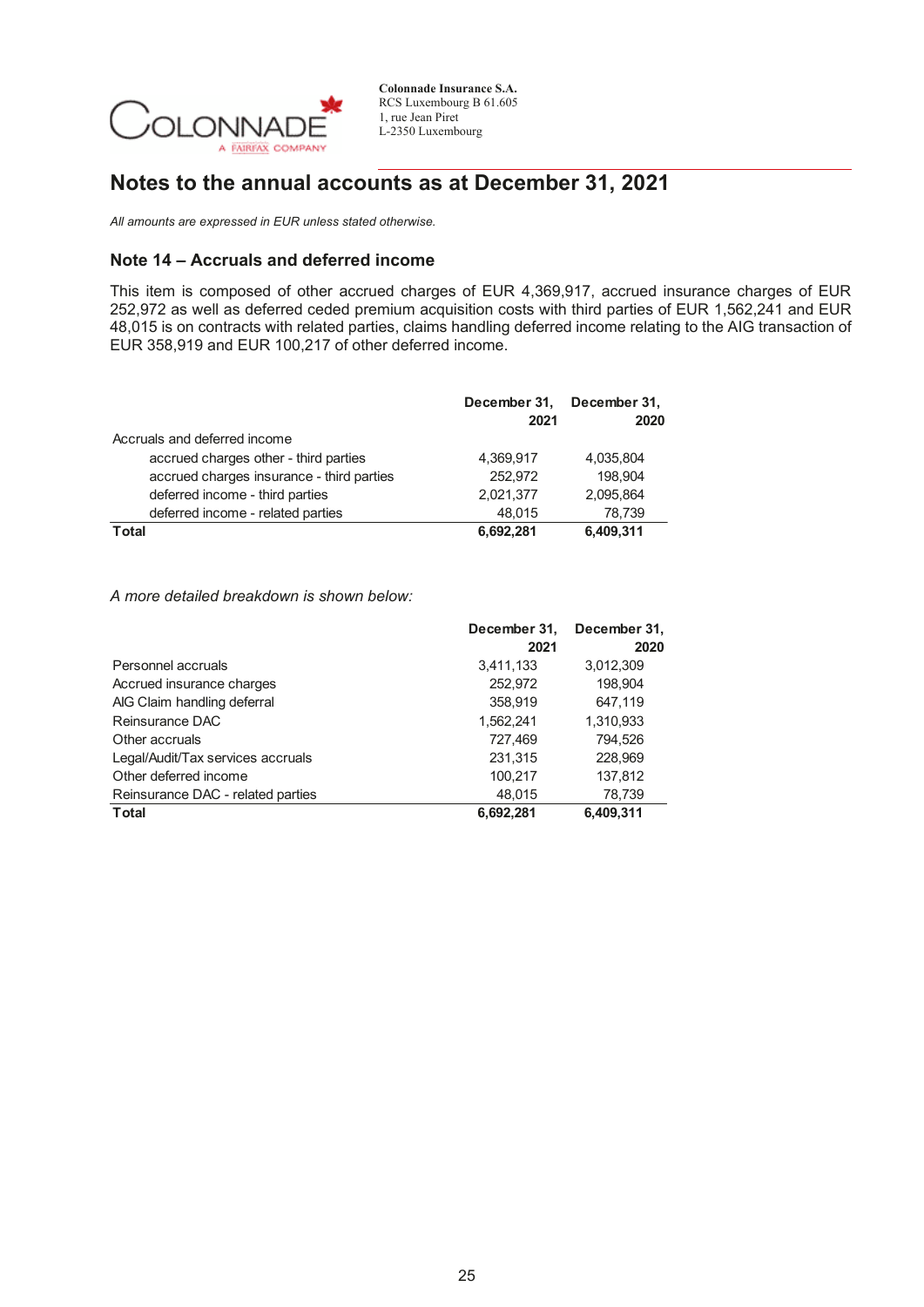

# **Notes to the annual accounts as at December 31, 2021**

*All amounts are expressed in EUR unless stated otherwise.* 

## **Note 15 – Results from the non-life insurance operations**

The classification within direct insurance and reinsurance accepted may be presented as follows:

|               |                          | General liability (other) | Fire and natural<br>forces (industrial and<br>commercial risks) | Accident   | Land vehicles<br>(other than railway<br>rolling stock) /<br>other | Other      | Total       |
|---------------|--------------------------|---------------------------|-----------------------------------------------------------------|------------|-------------------------------------------------------------------|------------|-------------|
| <b>Direct</b> | Gross premiums written   | 56,927,137                | 47,209,896                                                      | 37.904.209 | 8,143,793                                                         | 10,466,254 | 160,651,289 |
| business      | Gross premiums earned    | 53,750,307                | 41,736,673                                                      | 36,990,201 | 9,324,240                                                         | 11,518,451 | 153,319,872 |
|               | Gross claims incurred    | 25,449,314                | 19,600,553                                                      | 10,446,094 | 2,695,828                                                         | 3,437,588  | 61,629,377  |
|               | Gross operating expenses | 22,718,072                | 15,071,583                                                      | 22,244,636 | 5,973,371                                                         | 6,134,686  | 72,142,348  |
|               | Net reinsurance result   | 3,582,343                 | 10,130,094                                                      | 255,592    | 247                                                               | 544,093    | 14,512,369  |
| Reinsurance   | Gross premiums written   | 3,028,389                 | 5,009,571                                                       | 203,552    | 623,320                                                           | 14,225     | 8,879,057   |
| acceptances   | Gross premiums earned    | 2,926,254                 | 4,696,293                                                       | 109,543    | 417,309                                                           | 297,004    | 8,446,403   |
|               | Gross claims incurred    | 1,485,452                 | 2,505,559                                                       | (80,079)   | 57,207                                                            | (55,078)   | 3,913,061   |
|               | Gross operating expenses | 863,350                   | 1,560,220                                                       | 43,879     | 258,264                                                           | 250,663    | 2,976,376   |
|               | Net reinsurance result   | 425,627                   | (230, 743)                                                      | 1,098      | 19                                                                | (576)      | 195,425     |
| Total         | Gross premiums written   | 59,955,526                | 52,219,467                                                      | 38,107,761 | 8,767,113                                                         | 10,480,479 | 169,530,346 |
|               | Gross premiums earned    | 56,676,561                | 46,432,966                                                      | 37,099,744 | 9,741,549                                                         | 11,815,455 | 161,766,275 |
|               | Gross claims incurred    | 26,934,766                | 22,106,112                                                      | 10,366,015 | 2,753,035                                                         | 3,382,510  | 65,542,438  |
|               | Gross operating expenses | 23,581,422                | 16,631,803                                                      | 22,288,515 | 6,231,635                                                         | 6,385,349  | 75,118,724  |
|               | Net reinsurance result   | 4,007,970                 | 9,899,351                                                       | 256,690    | 266                                                               | 543,517    | 14,707,794  |
|               | Net technical result     | 2,152,403                 | (2,204,300)                                                     | 4,188,524  | 756,613                                                           | 1,504,079  | 6,397,319   |

## **Note 16 – Geographic breakdown of premiums written**

Gross insurance premiums amounting to EUR 169,530,346 may be broken down into geographic zones according to where the contracts have been concluded:

|                       | December 31, | December 31, |
|-----------------------|--------------|--------------|
|                       | 2021         | 2020         |
| Poland                | 48,764,149   | 45,826,970   |
| <b>Czech Republic</b> | 43,469,824   | 38,611,559   |
| Hungary               | 37,760,319   | 31,371,753   |
| Slovakia              | 20,301,729   | 19,336,079   |
| Romania               | 10,307,708   | 10,140,265   |
| <b>Bulgaria</b>       | 6.266.405    | 5.593.627    |
| Other EEA             | 2,064,283    | 1,400,552    |
| Outside EEA           | 595.929      | 649.866      |
| <b>Total</b>          | 169.530.346  | 152,930,671  |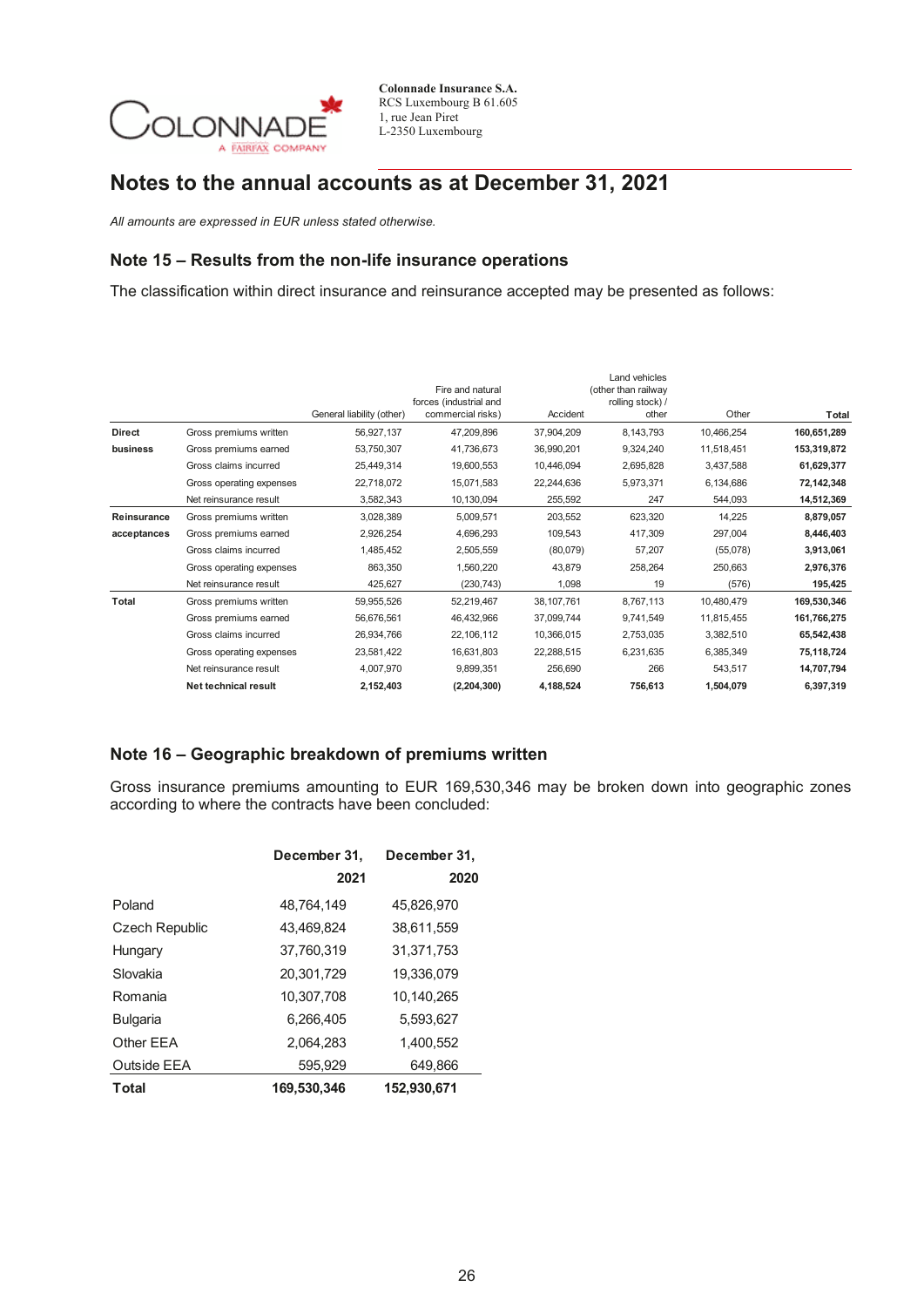

## **Notes to the annual accounts as at December 31, 2021**

*All amounts are expressed in EUR unless stated otherwise.* 

## **Note 17 – Acquisition costs**

Acquisition costs consist of commissions paid to insurance intermediaries, premium taxes reported as other commissions and expenses relating to internal salesforce.

Commissions paid to insurance intermediaries relating to direct insurance and assumed reinsurance amount to EUR 28,003,944 (EUR 25,254,668 in 2020). Premium taxes amount to EUR 7,366,420 (EUR 6,934,885 in 2020), hence total commissions are EUR 35,370,372 (EUR 32,189,553 in 2020).

Expenses relating to internal salesforce amount to EUR 15,900,417 (EUR 16,530,806 in 2020).

The total Acquisition costs amount to EUR 51,270,781 (EUR 48,720,359 in 2020).

## **Note 18 – Change in ceded deferred acquisition costs**

The 'ceded deferred acquisition costs' are shown on the Balance Sheet in 'Accruals and deferred income' (EUR 1,610,256 in 2021 and EUR 1,389,672 in 2020). The change of the ceded deferred acquisition costs of EUR 220,584 is included in 'reinsurance commissions and profit participation' in the Profit and Loss Account.

## **Note 19 – Personnel employed during the year**

The average number of staff employed at the financial year of 2021 amounts to 487 and may be broken down into the following categories:

|                    | <b>2021 Year</b> | <b>2020 Year</b> |
|--------------------|------------------|------------------|
| Management         | 6                | 6                |
| Salaried employees | 481              | 460              |
| Total              | 487              | 466              |

The staff costs with respect to the financial year may be broken down as follows:

|                         | <b>2021 Year</b> | <b>2020 Year</b> |
|-------------------------|------------------|------------------|
|                         |                  |                  |
| Wages and salaries      | 19.455.775       | 18.013.975       |
| Social security costs   | 4.659.406        | 4.233.747        |
| Other employee expenses | 2.525.344        | 1.912.822        |
| <b>Total</b>            | 26,640,525       | 24,160,544       |

## **Note 20 – Remuneration granted to members of supervisory bodies and commitments in respect of retirement pensions for former members of those bodies**

Remuneration granted to members of the Board of Directors in relation to their responsibilities amounts to EUR 68,445 in 2021 (EUR 66,690 in 2020) and are included in "administrative expenses". There are no commitments in respect of retirement pension for former members of those supervisory bodies.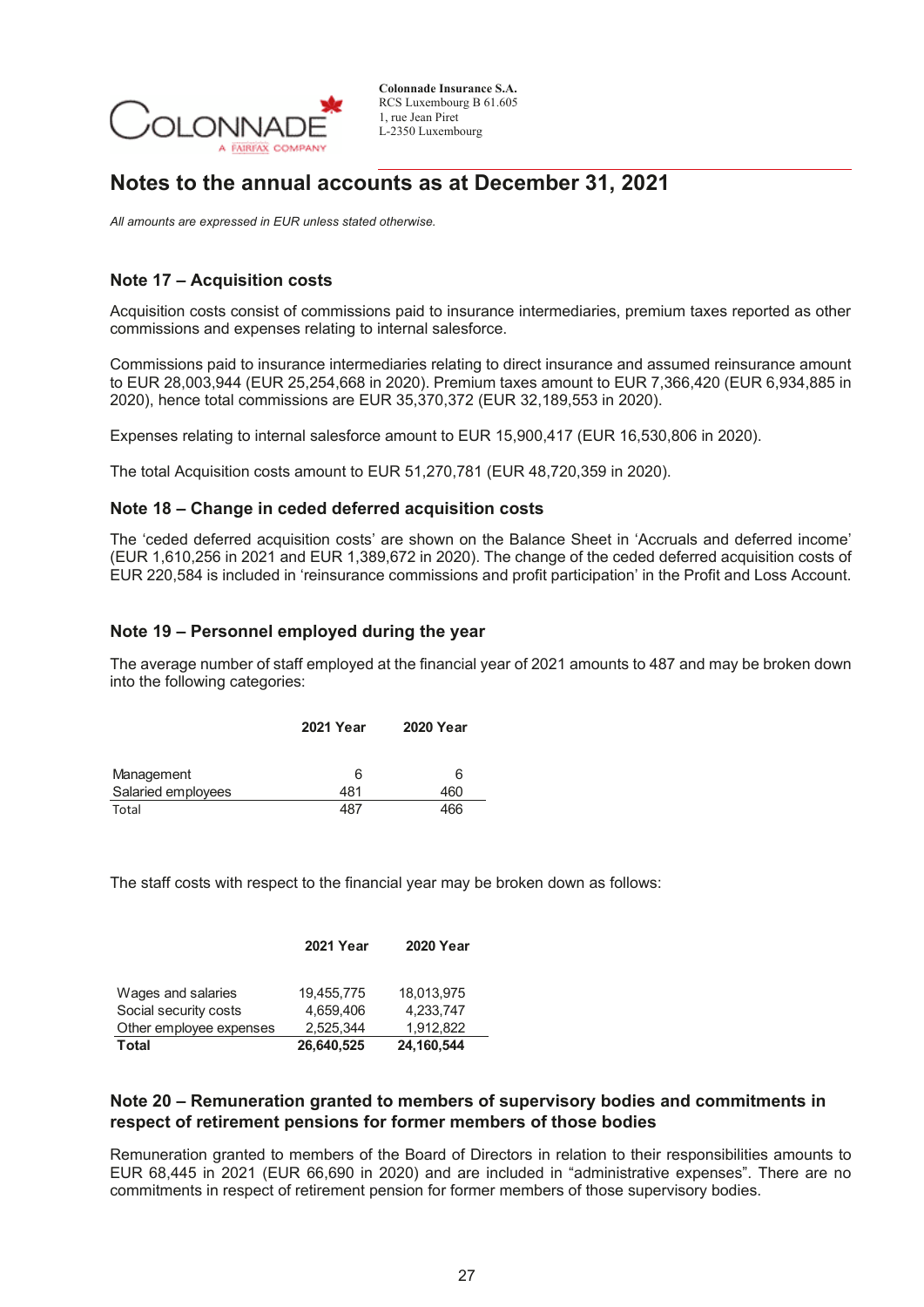

## **Notes to the annual accounts as at December 31, 2021**

*All amounts are expressed in EUR unless stated otherwise.* 

## **Note 21 – Auditors' fees**

The audit fees (excluding VAT) for the year ended December 31, 2021 amount to EUR 482,556 (compared to EUR 462,522 in 2020), representing fees for the audit of the annual accounts and the related regulatory reports as well as the branch statutory audits. They are included in "administrative expenses".

The total breakdown of the fees is as follows:

|                      | <b>2021 Year</b> | <b>2020 Year</b> |
|----------------------|------------------|------------------|
| Audit fees           | 467,681          | 446.522          |
| Audit - related fees | 59.521           | 16,000           |
| Tax fees             | 13.100           | 12.843           |
| Other fees           | 600              | 570              |
| <b>Total</b>         | 540,902          | 475,935          |

### **Note 22 – Other income and other charges**

The income relating to claims expenses paid on behalf of AIG as part of the Claims runoff service agreement is EUR 999,085 (EUR 1,465,032 in 2020) and included in the Other income line. The associated claims expenses are presented as Other charges amounting to EUR 999,085 (EUR 1,465,032 in 2020).

### **Note 23 – Tax status**

The Company is subject to the applicable general tax regulations in Luxembourg and in all countries of the branches in Bulgaria, Czech Republic, Hungary, Poland, Romania and Slovakia.

### **Note 24 – Commitments**

At December 31, 2021 the Company has the following off-balance sheet commitments:

|                          | December 31,<br>2021 | December 31,<br>2020 |
|--------------------------|----------------------|----------------------|
| Loan facility commitment | 3.136.694            | 3,500,879            |
| <b>Building leases</b>   | 2,861,848            | 3,551,451            |
| Vehicle leases           | 813,770              | 804,363              |
| Bank quarantee           | 216,685              | 215,851              |
| IT equipment lease       | 3.548                | 10,150               |
| <b>Total</b>             | 7,032,545            | 8,082,694            |

The Company's commitments are in relation to the lease of premises for the head office and the branches, company vehicles and IT equipment use for its activities and by its employees. The bank guarantees are related to leases and business commitments. The amounts reported represent the future obligations of the Company computed until expirations of contracts. The loan facility commitment relates to an investment of the Company in a real estate loan.